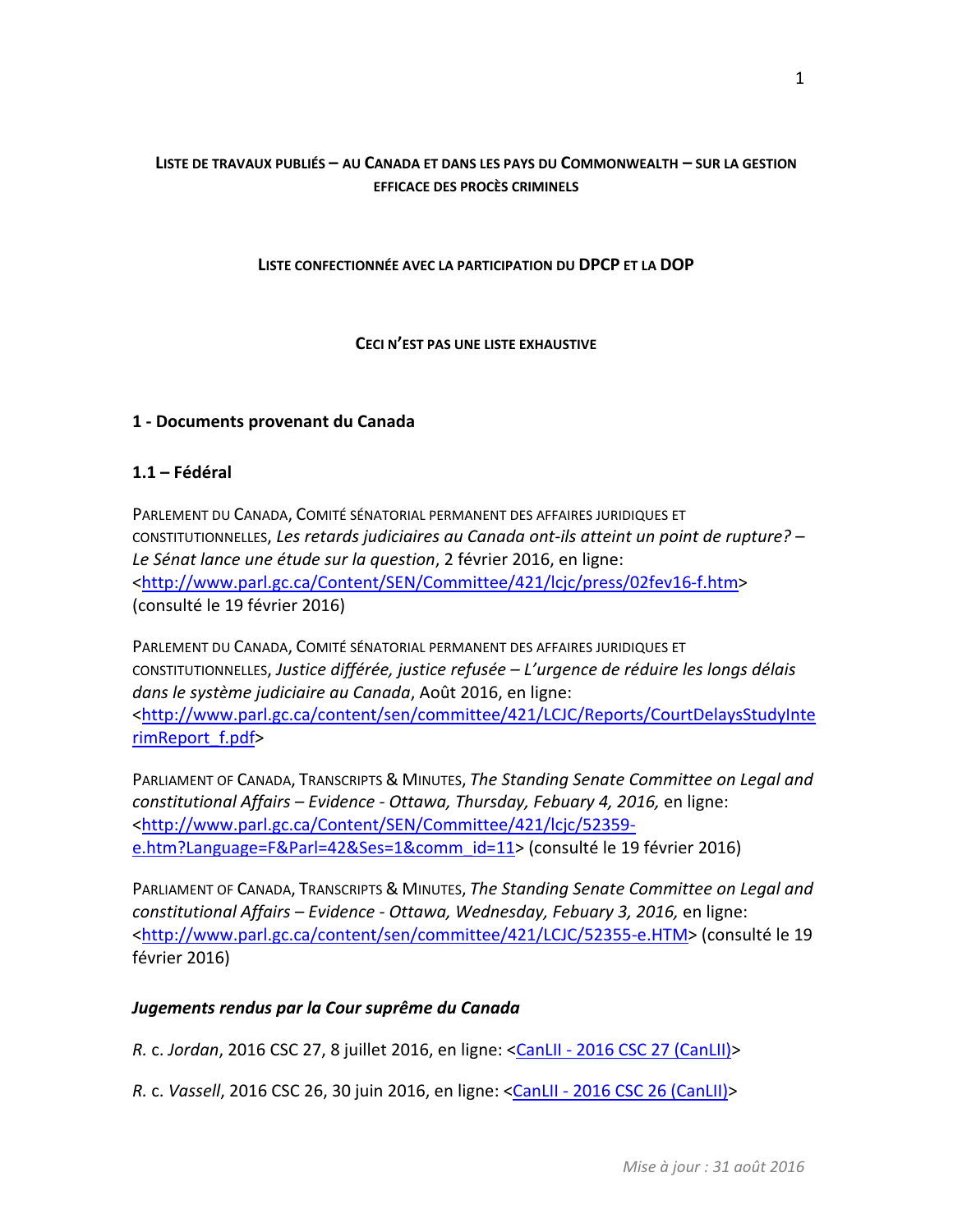## *R. c. Williamson,* 2016 CSC 28, 8 juillet 2016, en ligne: <<u>CanLII - 2016 CSC 28 (CanLII)</u>>

# *Rapports d'organismes publics*

 CANADIAN POLICE COLLEGE DISCUSSION PAPER SERIES, CHANGE AND INNOVATION IN CANADIAN POLICING,  *The Prince Albert Hub and the Emergence of Collaborative Risk‐driven Community Safety,* 2014, en ligne: <http://www.globalcommunitysafety.com/images/pdf/mcfee-taylor-prince‐albert‐hub.pdf> (consulté le 17 mars 2016)

  COMITÉ DIRECTEUR SUR L'EFFICACITÉ ET L'ACCÈS EN MATIÈRE DE JUSTICE, *Compte‐rendu sur la communication de la preuve dans les affaires pénales*, 7 juin 2011, en ligne: <http://www.justice.gc.ca/fra/pr-rp/sjc-csj/cde-esc/crc-rod/index.html> (consulté le 19 février 2016)

  COMITÉ DIRECTEUR SUR L'EFFICACITÉ ET L'ACCÈS EN MATIÈRE DE JUSTICE, *Principes directeurs d'une gestion efficace des dossiers*, 2005, en ligne: <http://www.justice.gc.ca/fra/pr‐rp/sjc‐ csj/cde‐esc/eff/tdm‐toc.html> (consulté le 19 février 2016)

  COMITÉ DIRECTEUR SUR L'EFFICACITÉ ET L'ACCÈS EN MATIÈRE DE JUSTICE, *Rapport final sur les méga‐ procès,* 2005, en ligne: <<u>http://www.justice.gc.ca/fra/pr-rp/sjc-csj/cde-esc/mega/tdm-</u> toc.html> (consulté le 19 février 2016)

  COMITÉ DIRECTEUR SUR L'EFFICACITÉ ET L'ACCÈS EN MATIÈRE DE JUSTICE, *Rapport final sur l'examen prioritaire des dossiers*, 2006, en ligne: <http://www.justice.gc.ca/fra/pr‐rp/sjc‐csj/cde‐ esc/epd-ecc/tdm-toc.html> (consulté le 19 février 2016)

  COMITÉ DIRECTEUR SUR L'ACCÈS ET L'EFFICACITÉ EN MATIÈRE DE JUSTICE, *Rapport sur l'accusé non représenté,* juin 2010, en ligne: <<u>http://www.justice.gc.ca/fra/pr-rp/sjc-csj/cde-</u> esc/accuse/index.html> (consulté le 19 février 2016)

  COMITÉ DIRECTEUR SUR L'EFFICACITÉ ET L'ACCÈS EN MATIÈRE DE JUSTICE, *Rapport sur la réforme du* j*ury,* mai 2009, en ligne: <<u>http://www.justice.gc.ca/fra/pr-rp/sjc-csj/cde-esc/cdej-</u> scje/tdm-toc.html> (consulté le 19 février 2016)

  DEPARTMENT OF JUSTICE CANADA, RESEARCH AND STATISTICS DIVISION, *Criminal Court Case Processing Time,* Just Facts, October 2015

  DEPARTMENT OF JUSTICE CANADA, RESEARCH AND STATISTICS DIVISION, *INTIMATE PARTNER VIOLENCE*, Just Facts, October 2015

  DEPARTMENT OF JUSTICE CANADA, RESEARCH AND STATISTICS DIVISION, *SEXUAL VIOLATIONS AGAINST CHILDREN AND CHILD PORNOGRAPHY,* Just Facts, January 2016

 DEPARTMENT OF JUSTICE CANADA, RESEARCH AND STATISTICS DIVISION, *YOUTH CRIME*, Just Facts, October 2015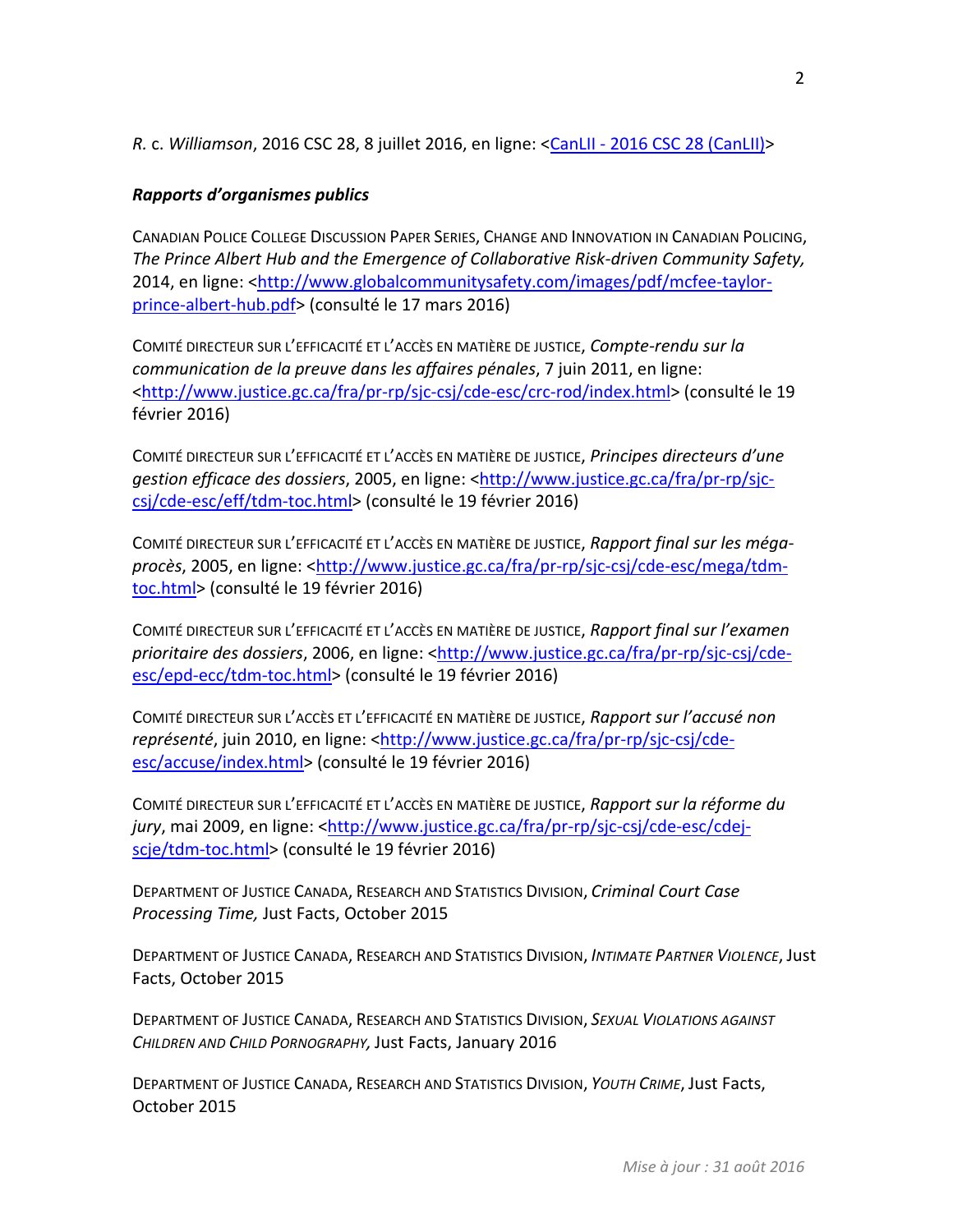MINISTÈRE DE LA JUSTICE DU CANADA, ADMINISTRATION D'AIDE JURIDIQUE, *Rapport du comité consultatif du sous‐ministre sur l'aide juridique en matière criminelle,* 2014, en ligne: <http://www.justice.gc.ca/fra/pr-rp/sjc-csj/cde-esc/rr14/DMAP\_Report.pdf> (consulté le 19 février 2016)

  MINISTÈRE DE LA JUSTICE DU CANADA, *« Broken Bail » in Canada: How We Might Go About Fixing it – Cheryl Marie Webster*, June 2015

  MINISTÈRE DE LA JUSTICE DU CANADA, DIVISION DE LA RECHERCHE ET DE LA STATISTIQUE, *Comprendre les points communs et les différences entre l'ensemble des troubles causés par l'alcoolisation fœtale et les problèmes de santé mentale*, décembre 2011, en ligne: <http://www.justice.gc.ca/fra/pr-rp/sjc-csj/cde-esc/rr13\_10/rr13\_10.pdf> (consulté le 19 février 2016)

  MINISTÈRE DE LA JUSTICE DU CANADA, DIVISION DE LA RECHERCHE ET DE LA STATISTIQUE, *L'avenir de l'emprisonnement avec sursis : point de vue des juges d'appel*, 30 avril 2004, en ligne: <http://www.justice.gc.ca/fra/pr-rp/sjc-csj/ajc-ccs/rr04\_8/rr04\_8.pdf> (consulté le 19 février 2016)

  MINISTÈRE DE LA JUSTICE DU CANADA, DIVISION DE LA RECHERCHE ET DE LA STATISTIQUE, *Les effets des* peines minimales obligatoires sur la criminalité, la disparité des peines et les dépenses du *système judiciaire,* janvier 2002, en ligne: <<u>http://www.justice.gc.ca/fra/pr-rp/sjc-csj/ajc-</u> ccs/rr02\_1/rr02\_1.pdf> (consulté le 19 février 2016)

 MINISTÈRE DE LA JUSTICE DU CANADA, DIVISION DE LA RECHERCHE ET DE LA STATISTIQUE, *Peines d'emprisonnement obligatoires dans les pays de common law : Quelques modèles représentatifs,* en ligne: <<u>http://www.justice.gc.ca/fra/pr-rp/sjc-csj/ajc-</u> ccs/rr05\_10/rr05\_10.pdf> (consulté le 19 février 2016)

  MINISTÈRE DE LA JUSTICE DU CANADA, *Rapport de la table ronde du ministre sur le droit criminel*, 1<sup>er</sup> novembre 2002, en ligne:

<http://publications.gc.ca/collections/collection\_2007/jus/J2-342-2002F.pdf> (consulté le 15 février 2015)

  PRAIRIE RESEARCH ASSOCIATES (PRA INC.), *Optimisation de l'investissement fédéral dans l'aide juridique en matière criminelle*, en ligne: <http://www.justice.gc.ca/fra/pr‐rp/sjc‐csj/cde‐ esc/rr15/index.html> (consulté le 19 février 2016)

# *Articles de journaux et de revues*

 Alfred J. C. O'MARRA, « The Impact of Inquests on the Criminal Justice System in Ontario: A Decade of Change », (2006) 10 Can. Crim. L. Rev. 117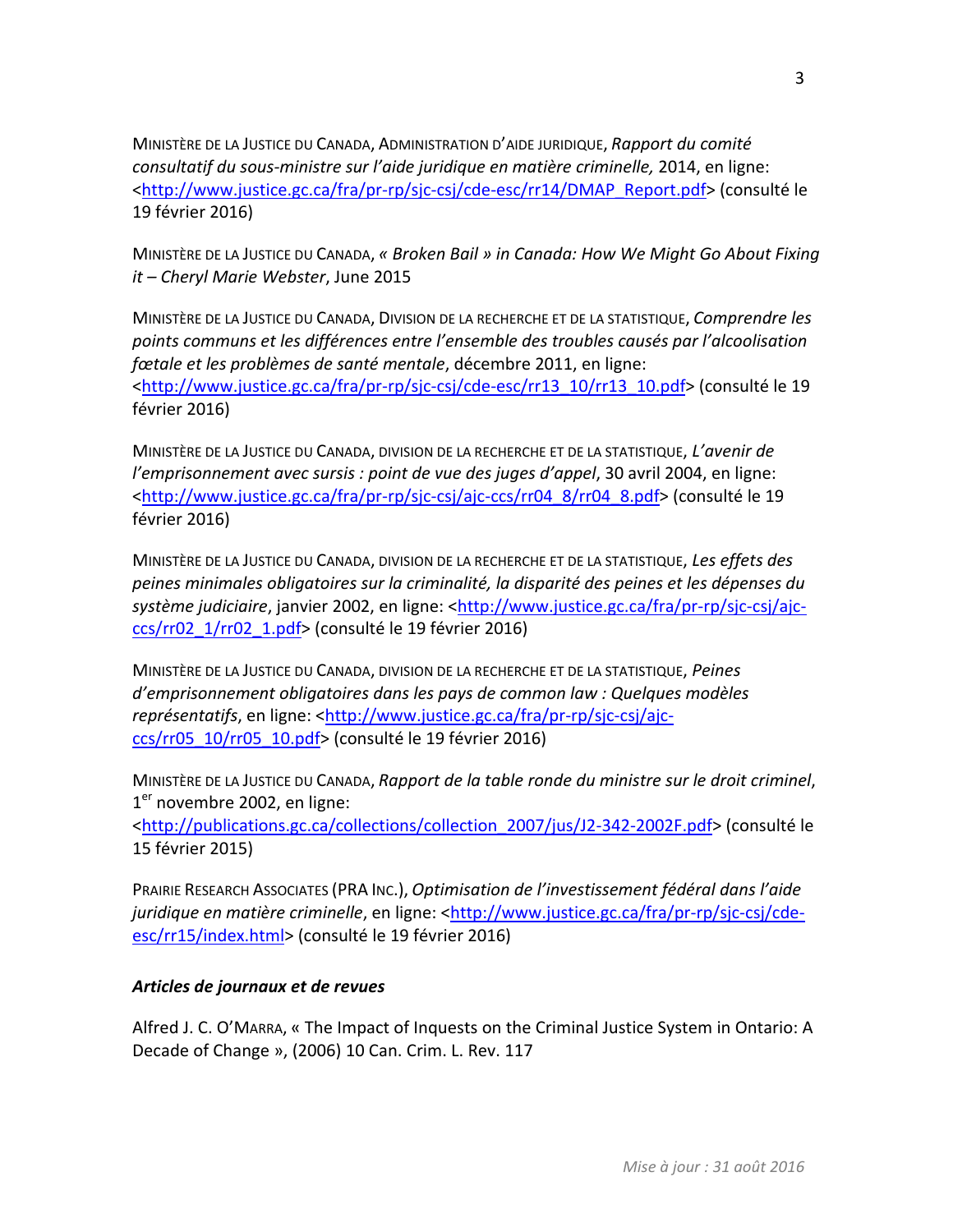David GAMBRILL, « Chief justices concerned over court delays », (2003) vol. 14, *Law Times*  $(n^{\circ}1)$  5

 EDITORIAL, « A Statistical Snapshot of the Criminal Justice System », (2004) vol. 48, *Crim. L.Q.* (n<sup>o</sup> 3) 269 – 270

 Edward L. GREENSPAN and Michael W. LACY, « Charter Guarantees to Those Charged with a  Criminal Offence – Section 11 » dans *The Charter at Thirty* (2012), Canada Law Book 145 ‐ 174

 Jennifer BOND, « Failure to Fund: The Link between Canada's Legal Aid Crisis & Unconstitutional Delay in the Provision of State‐Funded Legal Counsel », (2015) 35 Nat'l J. Const. L. 1.

  Jim BRONSKILL, « Trudeau Government Studies Options To Fix 'Broken Bail' System », *The Canadian Press,* Febuary 22, 2016, en ligne:

broken-bail-system\_n\_9288352.html> (consulté le 17 mars 2016) <http://www.huffingtonpost.ca/2016/02/22/trudeau‐government‐studies‐options‐to‐fix‐

 Julie LAUZON, « Our bail system is broken: Ottawa justice of the peace », *Ottawa Sun,* March 17, 2016, en ligne: <http://www.ottawasun.com/2016/03/15/our-bail-system-is-broken‐ottawa‐justice‐of‐the‐peace> (consulté le 17 mars 2016)

 Kent W. ROACH ET AL, « Law Reform Initiatives Relating to the Mega Trial Phenomenon », (2007) 53 C.L.Q. 421

 Kent W. ROACH ET AL, « Reducing Expectations While Maintaining the Function of Canadian Criminal Law », (2015) 62 C.L.Q. 274

 Kent W. ROACH ET AL, « Report on the CIAJ's Complex Criminal Trials Roundtable », (2015) 62 C.L.Q. 340

 Marini SOUPCOFF, « The importance of the charter », The National Post, 19 octobre 2015, en ligne: <http://news.nationalpost.com/full-comment/marni-soupcoff-the-importanceof-the-charter> (consulté le 25 février 2016)

 Megan STEPHENS, « Lessons From the Front Lines in Canada's – Restorative Justice Experiment: The Experience of Sentencing Judges », (2007) 33 Queen's L.J. 19 ‐ 78

 Michael CODE, « Counsel's Duty of Civility: An Essential Component of Fair Trials and an Effective Justice System », (2007) 11 Can. Crim. L.R. 97 ‐ 139

 Peter Martin JAWORSKI, « Originalism All the Way Down. Or: The Explosion of Progressivism», (2013) 26 Can. J.L. & Juris. 313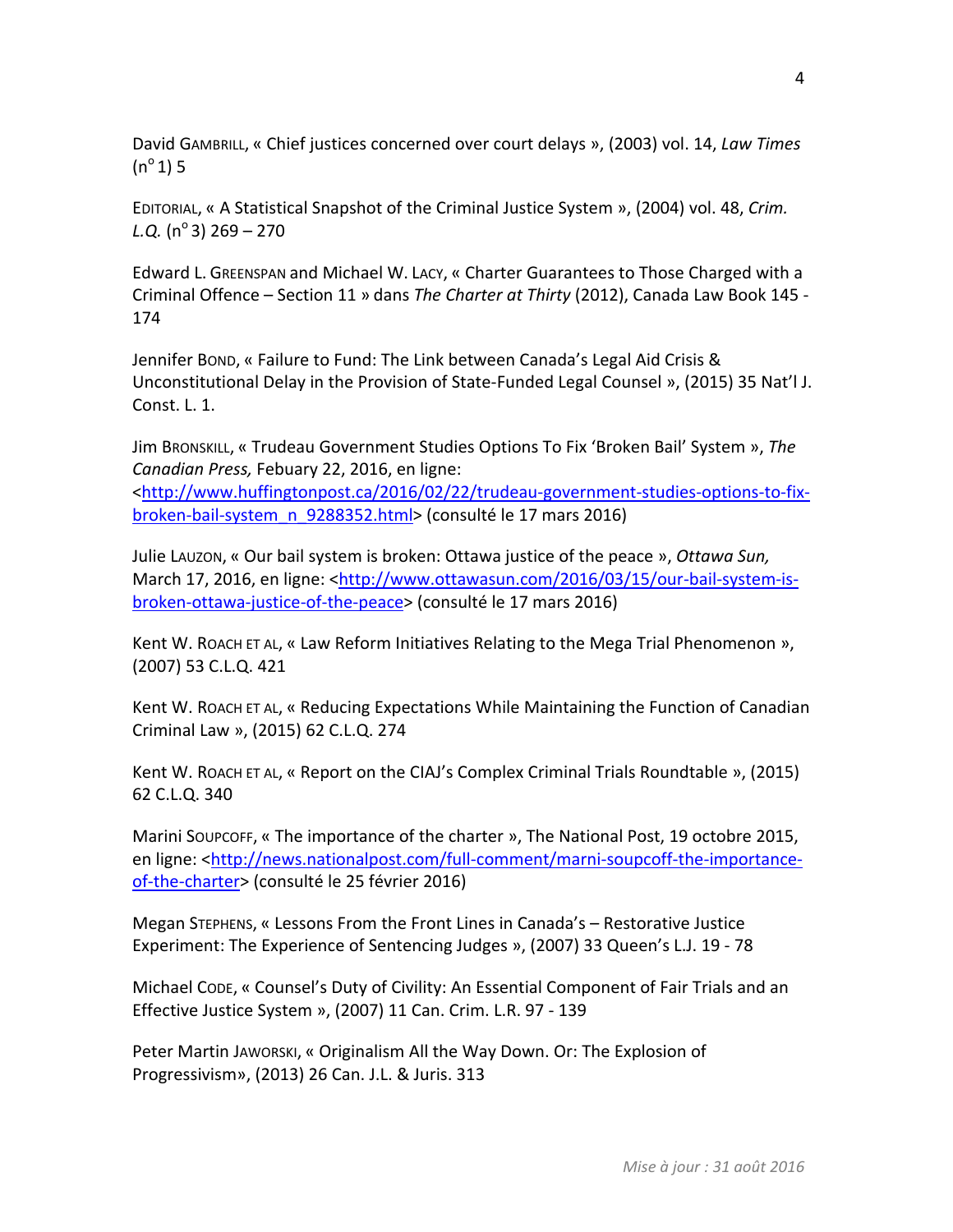Steve COUGHLAN and Robert J. CURRIE, « Sections 9, 10 and 11 of the Canadian Charter », (2013) 62 S.C.L.R. (2d) 143 ‐ 228

 Terrence G. ISON, « The Operational Realities of the Charter», (2012) 25 Can J. Admin. L. & Prac. 1

### *Statistiques Canada*

  CANADIAN CENTER FOR JUSTICE STATISTICS, INTEGRATED CRIMINAL COURT SURVEY, *Median elapsed time for breach of probation cases, by number of appearances, Adult criminal courts, Canada, 2005/2006 to 2013/2014*, Canada, Statistics Canada, 1 p.

  CANADIAN CENTER FOR JUSTICE STATISTICS, INTEGRATED CRIMINAL COURT SURVEY, *Median elapsed time for breach of probation cases, by number of appearances, Adult criminal courts, Quebec, 2005/2006 to 2013/2014*, Canada, Statistics Canada, 1 p.

  CANADIAN CENTER FOR JUSTICE STATISTICS, INTEGRATED CRIMINAL COURT SURVEY, *Median elapsed time for common assault cases, by number of appearances, Adult criminal courts, Canada, 2005/2006 to 2013/2014*, Canada, Statistics Canada, 1 p.

  CANADIAN CENTER FOR JUSTICE STATISTICS, INTEGRATED CRIMINAL COURT SURVEY, *Median elapsed time for common assault cases, by number of appearances, Adult criminal courts, Quebec, 2005/2006 to 2013/2014*, Canada, Statistics Canada, 1 p.

  CANADIAN CENTER FOR JUSTICE STATISTICS, INTEGRATED CRIMINAL COURT SURVEY, *Median elapsed* time for fail to comply with order cases, by number of appearances, Adult criminal courts,  *Canada, 2005/2006 to 2013/2014*, Canada, Statistics Canada, 1 p.

  CANADIAN CENTER FOR JUSTICE STATISTICS, INTEGRATED CRIMINAL COURT SURVEY, *Median elapsed* time for fail to comply with order cases, by number of appearances, Adult criminal courts,  *Quebec, 2005/2006 to 2013/2014*, Canada, Statistics Canada, 1 p.

  CANADIAN CENTER FOR JUSTICE STATISTICS, INTEGRATED CRIMINAL COURT SURVEY, *Median elapsed time for impaired driving cases, by number of appearances, Adult criminal courts, Canada, 2005/2006 to 2013/2014*, Canada, Statistics Canada, 1 p.

  CANADIAN CENTER FOR JUSTICE STATISTICS, INTEGRATED CRIMINAL COURT SURVEY, *Median elapsed time for impaired driving cases, by number of appearances, Adult criminal courts, Quebec, 2005/2006 to 2013/2014*, Canada, Statistics Canada, 1 p.

  CANADIAN CENTER FOR JUSTICE STATISTICS, INTEGRATED CRIMINAL COURT SURVEY, *Median elapsed time theft cases, by number of appearances, Adult criminal courts, Canada, 2005/2006 to 2013/2014*, Canada, Statistics Canada, 1 p.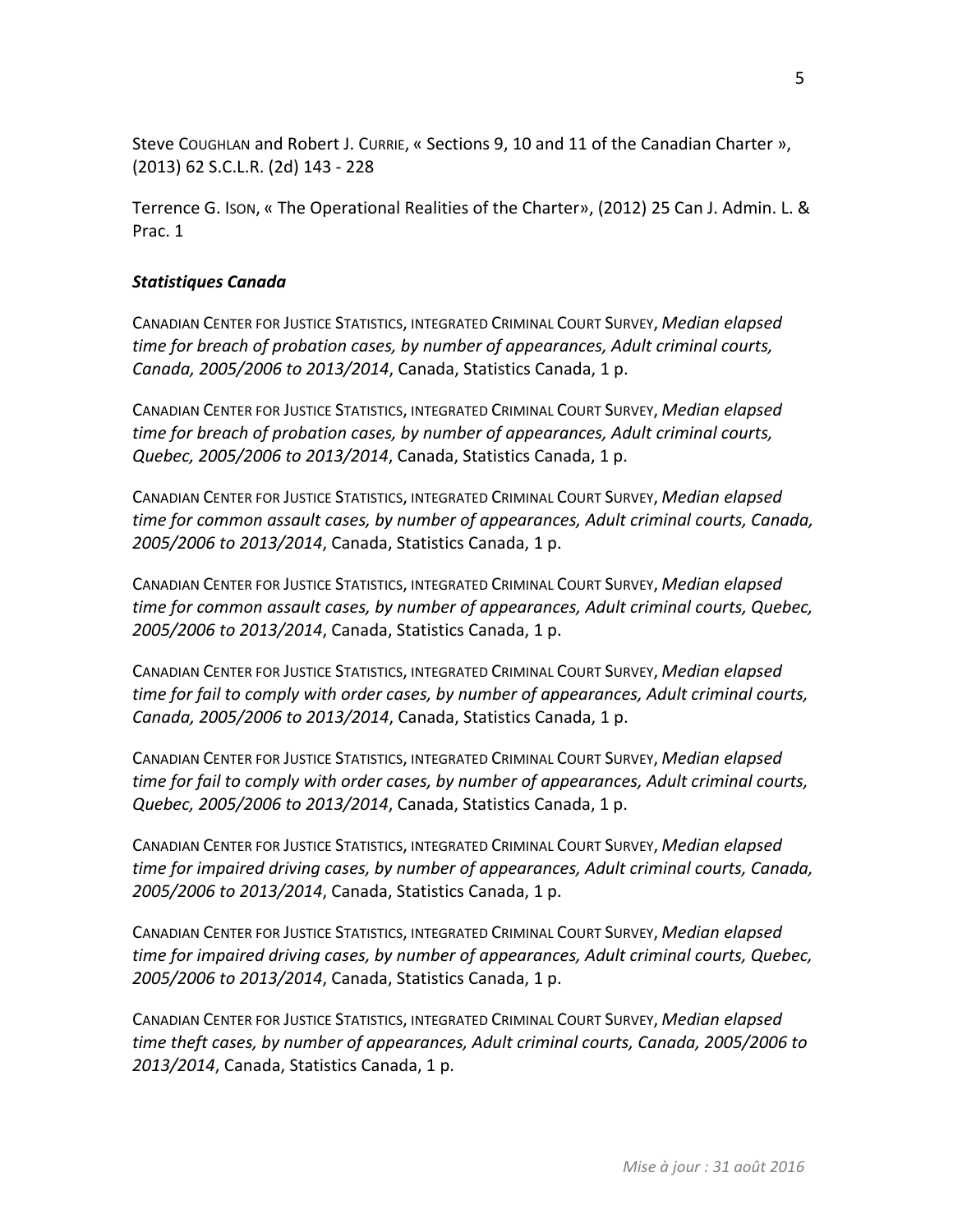CANADIAN CENTER FOR JUSTICE STATISTICS, INTEGRATED CRIMINAL COURT SURVEY, *Median elapsed time theft cases, by number of appearances, Adult criminal courts, Quebec, 2005/2006 to 2013/2014*, Canada, Statistics Canada, 1 p.

 CENTRE CANADIEN DE LA STATISTIQUE JURIDIQUE, « Statistiques sur les tribunaux de juridiction criminelle pour adultes, 1999‐2000 »*,* Canada, Statistique Canada, (2001) vol.21, J*uristat* (n<sup>o</sup> 2), en ligne: <http://www.statcan.gc.ca/pub/85-002-x/85-002-x2001002-fra.pdf> (site consulté le 19 février 2016)

 CENTRE CANADIEN DE LA STATISTIQUE JURIDIQUE, « Statistiques sur les tribunaux de juridiction criminelle pour adultes, 2000‐2001 »*,* Canada, Statistique Canada, (2002) vol.22, *Juristat* (n<sup>o</sup> 2), en ligne: <http://www.statcan.gc.ca/pub/85-002-x/85-002-x2002002-fra.pdf> (site consulté le 19 février 2016)

 CENTRE CANADIEN DE LA STATISTIQUE JURIDIQUE, « Statistiques sur les tribunaux de juridiction criminelle pour adultes, 2001‐2002 »*,* Canada, Statistique Canada, (2003) vol.23, *Juristat* (n<sup>o</sup> 2), en ligne: <http://www.statcan.gc.ca/pub/85-002-x/85-002-x2003002-fra.pdf> (site consulté le 19 février 2016)

 CENTRE CANADIEN DE LA STATISTIQUE JURIDIQUE, « Statistiques sur les tribunaux de juridiction criminelle pour adultes, 2002‐2003 »*,* Canada, Statistique Canada, (2003) vol.23, *Juristat* (n<sup>o</sup> 10), en ligne: <http://www.statcan.gc.ca/pub/85-002-x/85-002-x2003010-fra.pdf> (site consulté le 19 février 2016)

 CENTRE CANADIEN DE LA STATISTIQUE JURIDIQUE, « Statistiques sur les tribunaux de juridiction criminelle pour adultes, 2003‐2004 »*,* Canada, Statistique Canada, (2004) vol.24, *Juristat* (n<sup>o</sup> 12), en ligne: <http://www.statcan.gc.ca/pub/85-002-x/85-002-x2004012-fra.pdf> (site consulté le 19 février 2016)

 CENTRE CANADIEN DE LA STATISTIQUE JURIDIQUE, « Statistiques sur les tribunaux de juridiction criminelle pour adultes, 2006‐2007 »*,* Canada, Statistique Canada, (2008) vol.28, *Juristat*  $(n^{\circ} 5)$ , en ligne:

 x/85-002-x2008005-fra.pdf> (consulté le 19 février 2016) <http://www5.statcan.gc.ca/access\_acces/alternative\_alternatif.action?l=fra&loc=/pub/85-002-

 CENTRE CANADIEN DE LA STATISTIQUE JURIDIQUE, « Statistiques sur les tribunaux de juridiction criminelle pour adultes, 2008‐2009 »*,* Canada, Statistique Canada, été 2010, vol.30, J*uristat* (n<sup>o</sup> 2), en ligne: <<u>http://www.statcan.gc.ca/pub/85-002-x/2010002/article/11293-fra.pdf</u>> (consulté le 19 février 2016)

 CENTRE CANADIEN DE LA STATISTIQUE JURIDIQUE, « Statistiques sur les tribunaux de juridiction criminelle pour adultes au Canada, 2010‐2011 »*,* Canada, Statistique Canada, 28 mai 2012, *Juristat,* en ligne: <<u>http://www.statcan.gc.ca/pub/85-002-x/2012001/article/11646-fra.pdf</u>> (consulté le 19 février 2016)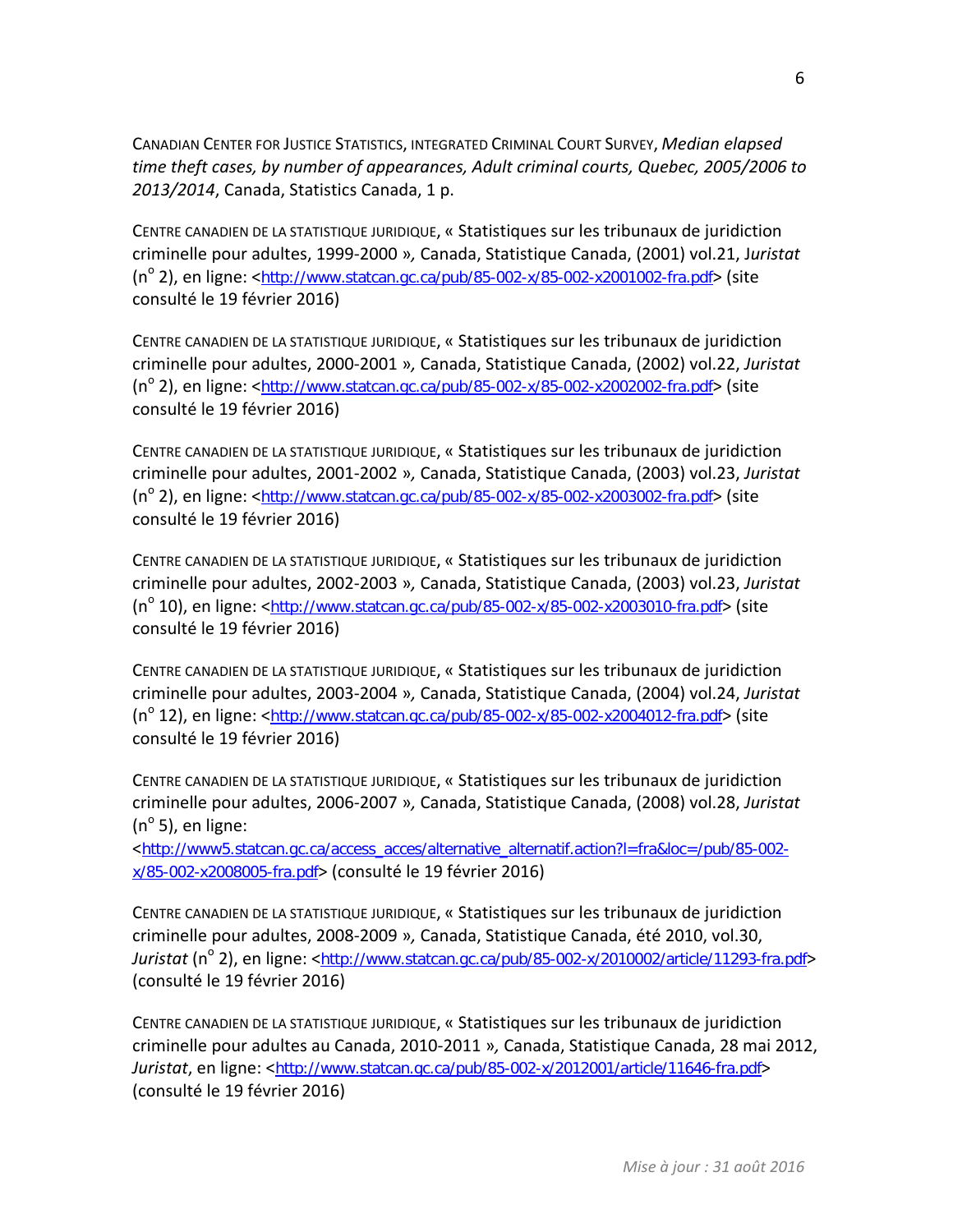CENTRE CANADIEN DE LA STATISTIQUE JURIDIQUE, « Statistiques sur les tribunaux de juridiction criminelle pour adultes au Canada, 2011‐2012 »*,* Canada, Statistique Canada, 13 juin 2013, *Juristat,* en ligne: <<u>http://www.statcan.gc.ca/pub/85-002-x/2013001/article/11804-fra.pdf</u>> (consulté le 19 février 2016)

 CENTRE CANADIEN DE LA STATISTIQUE JURIDIQUE, « Statistiques sur les tribunaux de juridiction criminelle pour adultes au Canada, 2013‐2014 », 28 septembre 2015, *Juristat*, en ligne: <http://www.statcan.gc.ca/pub/85-002-x/2015001/article/14226-fra.pdf> (consulté le 19 février 2016)

  CENTRE CANADIEN DE LA STATISTIQUE JURIDIQUE, *Temps de traitement des causes réglées par les tribunaux de juridiction criminelle pour adultes* ‐ *Présentation au Comité permanent des affaires juridiques et constitutionnelles*, Canada, Statistique Canada, 4 février 2016, 14 p.

## **1.2 ‐ Provinces**

## **1.2.1 – Québec**

### *Jugements*

 *R.* c. *Bordo*, 2016 QCCS 477, en ligne: leteStr=R.%20c.%20Bordo%2C%202016%20QCCS%20477&autocompletePos=1> (consulté le 17 février 2016) <http://www.canlii.org/en/qc/qccs/doc/2016/2016qccs477/2016qccs477.html?autocomp

### *Divers*

  ÉCOLE DE CRIMINOLOGIE DE L'UNIVERSITÉ DE MONTRÉAL, CHLOÉ LECLERC, *Mandat préliminaire de recherche ‐ VINCENT LANGLOIS, B.A.A., Cert. Drt. – Candidat à la MSC Criminologie*, 8 janvier 2016, 15 p. (mandat et tableaux)

### *Rapports*

  QUÉBEC, BUREAU DE LA JUGE EN CHEF DE LA COUR DU QUÉBEC, COUR DU QUÉBEC*, Rapport Public 2014*, en ligne: <<u>http://www.tribunaux.qc.ca/c-</u> quebec/CommuniquesDocumentation/RapPublicCQ2014Fr.pdf> (consulté le 23 février 2016)

 QUÉBEC, BUREAU DU JUGE EN CHEF DE LA COUR SUPÉRIEURE DU QUÉBEC, COUR SUPÉRIEURE DU QUÉBE*c ‐ Rapport d'activités 2010‐2014‐ Une cour au service des citoyens*, en ligne: <http://www.tribunaux.qc.ca/c-superieure/RapportActivites\_juillet\_2015.pdf> (consulté le 25 février 2016)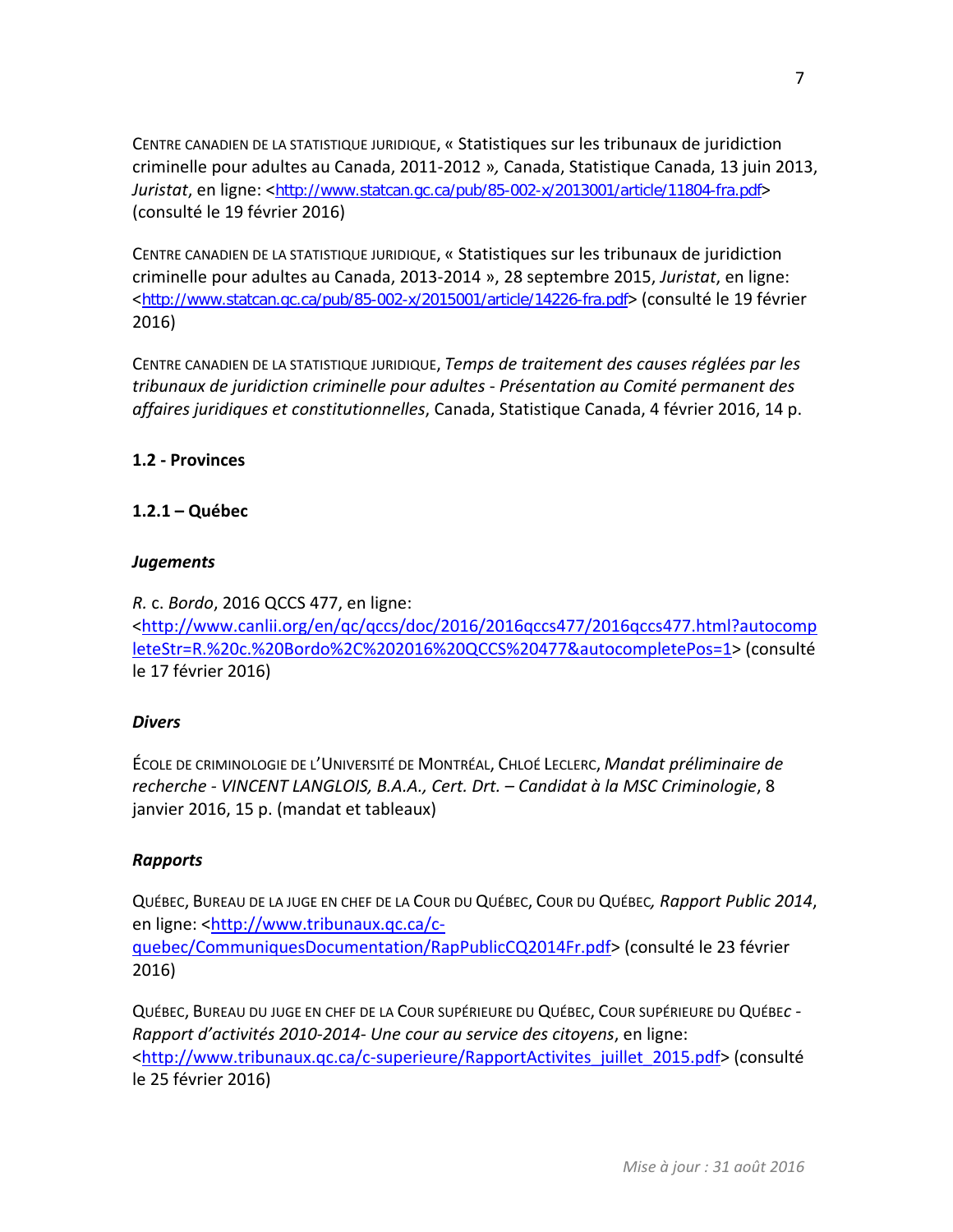### *Articles de journaux et de revues*

 AGENCE QMI, «Procès SharQc : la ministre de la Justice salue la tenue d'une enquête  administrative », *Le Journal de Montréal*, 16 octobre 2015, en ligne: justice‐salue‐la‐tenue‐dune‐enquete‐administrative> (consulté le 25 février 2016) <http://www.journaldemontreal.com/2015/10/16/proces‐sharqc‐la‐ministre‐de‐la‐

 AGENCE QMI, «Tribunaux pour adultes ‐ Le nombre de causes réglées est en baisse », *Le Journal de Montréal*, 29 septembre 2015, p. 24

  Ann BUREAU, « Lettres – Et la justice …. », *Le Devoir – Éditorial*, 16 février 2011, en ligne: <http://www.ledevoir.com/societe/justice/316870/lettres-et-la-justice> (consulté le 19 février 2016)

  Anne‐Marie GRAVEL, « Le CAVAC au quartier général », *La Presse (site web) – Le quotidien,* 4 février 2016, en ligne: <http://www.lapresse.ca/le-quotidien/actualites/201602/04/01-4947071-securite-publique-le-cavac-au-quartier-general.php> (consulté le 18 février 2016)

 ASSOCIATION DES PROCUREURS AUX POURSUITES CRIMINELLES ET PÉNALES, « À qui profite une  Couronne affaiblie? », *Canada NewsWire – Nouvelles générales*, 1 novembre 2010

 Bill GRAVELAND, « Cour suprême ‐ Les juges sont redevables envers le publics, dit  McLachlin », *Le Devoir – Libre de Penser*, 14 août 2015, en ligne: redevables‐envers‐le‐public‐dit‐mclachlin> (consulté le 25 février 2016) <http://www.ledevoir.com/societe/justice/447607/cour‐supreme‐les‐juges‐sont‐

  Brigitte BRETON, « Une couronne dégarnie », *Le Soleil – Éditorial,* 28 janvier 2011, en ligne: couronne‐degarnie.php> (consulté le 23 février 2016) <http://www.lapresse.ca/le-soleil/opinions/editoriaux/201101/27/01-4364415-une-

 CABINET DU CHEF DE L'ACTION DÉMOCRATIQUE DU QUÉBEC, « La bonne conduite du système de justice est en cause – L'Action démocratique du Québec souhaite un règlement rapide  pour les procureurs du Québec », *Canada NewsWire – Nouvelles générales*, 8 février 2011

  Caroline TOUZIN, « De l'empathie, mais… », *LA PRESSE + ‐ ACTUALITÉS,* 31 janvier 2016, en ligne: bba2dfbd35d8%7CrF6O72~QNhMm.html> (consulté le 18 février 2016) <http://plus.lapresse.ca/screens/395458df‐a7c6‐460e‐9fea‐

  Caroline TOUZIN, « De multiples coupables», *LA PRESSE + ‐ ACTUALITÉS,* 30 janvier 2016, en a13c724ee95d%7CHr4OOF~hHuaz.html> (consulté le 18 février 2016) ligne: <http://plus.lapresse.ca/screens/a29b3308-d65b-4d9e-a0d0-

 Caroline TOUZIN, « Des victimes dans l'attente », *LA PRESSE + ‐ ACTUALITÉS,* 31 janvier 2016, 4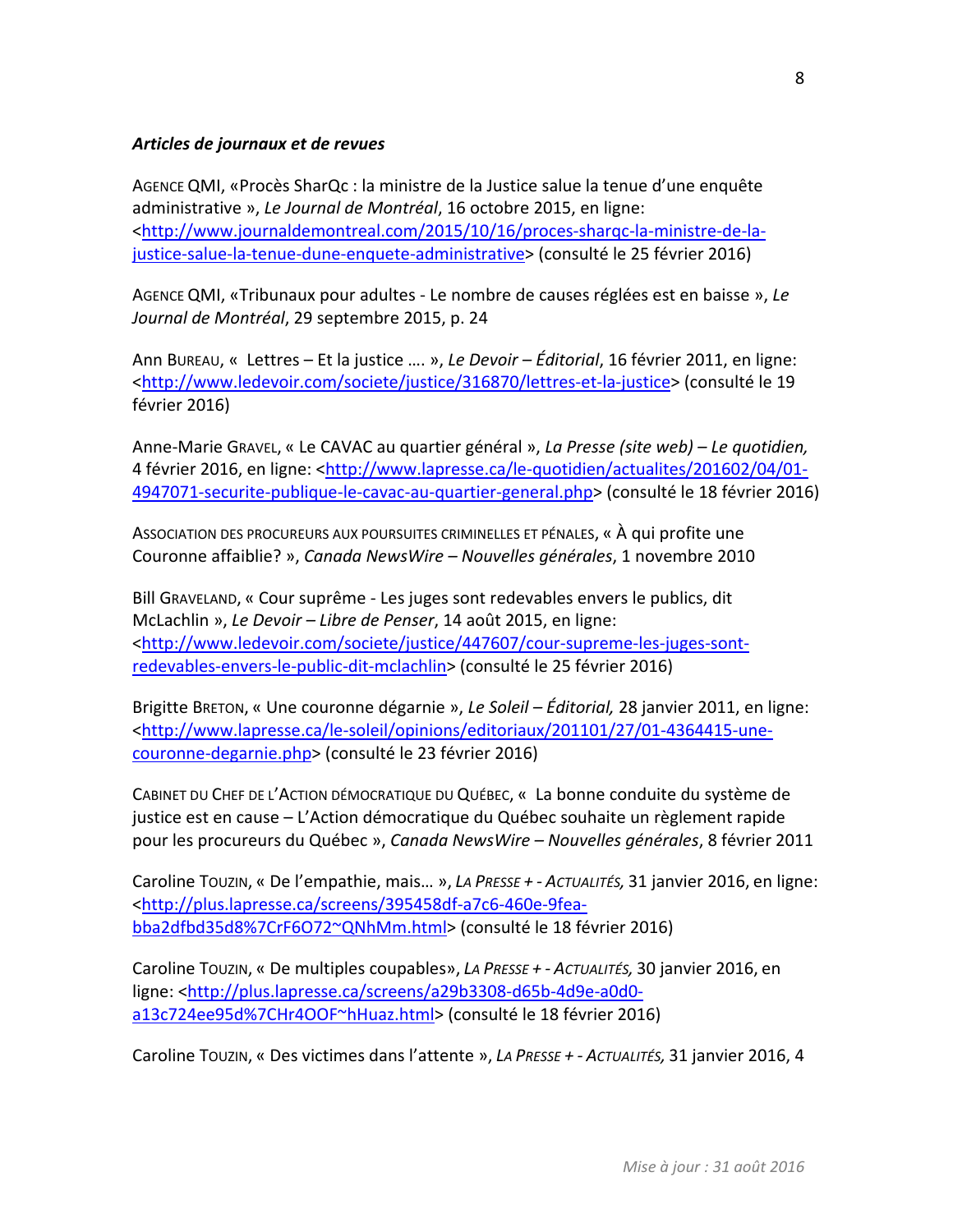Caroline TOUZIN, « Diminuer « la pression sur le système » », *LA PRESSE + ‐ ACTUALITÉS,* 1 févier 2016, en ligne: <http://plus.lapresse.ca/screens/d9f94953-99a7-493c-931f-22d6f512ea3e%7C\_0.html> (consulté le 18 février 2016)

 Caroline TOUZIN, « Hausse « substantielle » des requêtes en délais déraisonnables », *LA PRESSE + ‐ ACTUALITÉS,* 30 janvier 2016, en ligne: <http://plus.lapresse.ca/screens/a29b3308‐ d65b‐4d9e‐a0d0‐a13c724ee95d%7CHr4OsNXUTr5Y.html> (consulté le 18 février 2016)

 Caroline TOUZIN, « Il faut « donner de l'oxygène au système », reconnaît Stéphanie  Vallée », *LA PRESSE + ‐ ACTUALITÉS,* 3 février 2016, en ligne: RECONNAIT-STEPHANIE-VALLEE.PHP> (consulté le 18 février 2016) <HTTP://WWW.LAPRESSE.CA/ACTUALITES/JUSTICE‐ET‐AFFAIRES‐CRIMINELLES/ACTUALITES‐ JUDICIAIRES/201602/03/01‐4946675‐IL‐FAUT‐DONNER‐DE‐LOXYGENE‐AU‐SYSTEME‐DE‐JUSTICE‐

Caroline Touzin, « Les délais explosent », *LA PRESSE*, (2016) vol. 132, n<sup>o</sup> 67, en ligne: explosent.php> (consulté le 18 février 2016) <http://www.lapresse.ca/actualites/justice‐et‐affaires‐criminelles/actualites‐ judiciaires/201601/30/01‐4945431‐systeme‐de‐justice‐criminelle‐les‐delais‐

  Caroline TOUZIN, « L'impossible deuil », *LA PRESSE + ‐ ACTUALITÉS,* 31 janvier 2016, en ligne: bba2dfbd35d8%7CrF6Oa5godqiz.html> (consulté le 18 février 2016) <http://plus.lapresse.ca/screens/395458df‐a7c6‐460e‐9fea‐

  Caroline TOUZIN, « Nous, on ne compte pas», *LA PRESSE + ‐ ACTUALITÉS,* 31 janvier 2016, en bba2dfbd35d8%7CrF6OLczYBp3o.html> (consulté le 18 février 2016) ligne: <http://plus.lapresse.ca/screens/395458df‐a7c6‐460e‐9fea‐

  Caroline TOUZIN, « Système de justice criminelle : les délais explosent », *LA PRESSE (SITE WEB),* 30 janvier 2016, en ligne: <HTTP://www.LAPRESSE.CA/ACTUALITES/JUSTICE-ET-AFFAIRES- DELAIS‐EXPLOSENT.PHP> (consulté le 19 février 2016) CRIMINELLES/ACTUALITES‐JUDICIAIRES/201601/30/01‐4945431‐SYSTEME‐DE‐JUSTICE‐CRIMINELLE‐LES‐

  Caroline TOUZIN, « Un manque criant de ressources », *LA PRESSE + ‐ ACTUALITÉS,* 30 janvier 2016, en ligne: <http://plus.lapresse.ca/screens/a29b3308-d65b-4d9e-a0d0a13c724ee95d%7CHr4Oes6mVDJf.html> (consulté le 18 février 2016)

  Caroline TOUZIN, « Un système en péril », *LA PRESSE + ‐ ACTUALITÉS,* 30 janvier 2016, en ligne: a13c724ee95d%7CHr4OqxWuwlpy.html> (consulté le 18 février 2016) <http://plus.lapresse.ca/screens/a29b3308‐d65b‐4d9e‐a0d0‐

  Caroline TOUZIN, « Utile, la nouvelle Charte des victimes? », *LA PRESSE + ‐ ACTUALITÉS,* 31 janvier 2016, en ligne: <<u>http://plus.lapresse.ca/screens/395458df-a7c6-460e-9fea-</u> bba2dfbd35d8%7CrF6OIYuX‐9bZ.html> (consulté le 18 février 2016)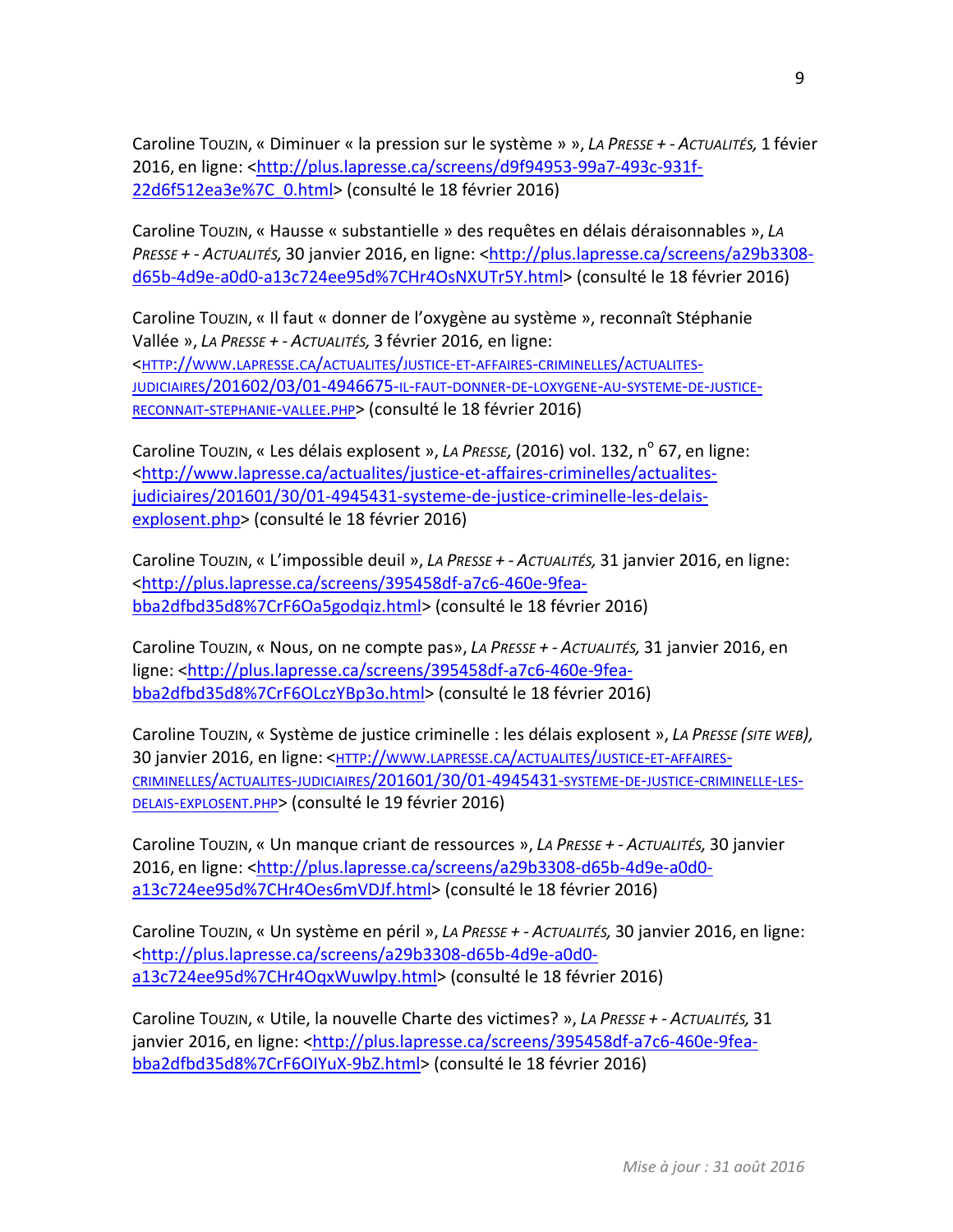Caroline TOUZIN, Serge LAPLANTE et William LECLERC, « Justice sous haute tension », *La Presse + ‐ Actualités*, 30 janvier 2016, en ligne: <http://plus.lapresse.ca/screens/a29b3308‐d65b‐ 4d9e‐a0d0‐a13c724ee95d%7CHr4OO0bYtiKf.html> (consulté le 18 février 2016)

 Christine BOUTHILLIER, « Tribunaux – Délais ‐ Un exemple à suivre? – Les délais semblent  plus courts à la Cour municipale », *Le Journal de Montréal*, 27 septembre 2013, en ligne: <http://www.journaldemontreal.com/2013/09/27/un-exemple-a-suivre> (consulté le 25 février 2016)

  Claude PROVENCHER, « Une nouvelle chronique voit le jour », *Le journal – Barreau du* Québec, (2013) vol. 45, n<sup>o</sup>1, 1<sup>er</sup> janvier 2013, en ligne: <https://www.barreau.qc.ca/pdf/journal/vol45/201301\_03.pdf> (consulté le 19 février 2016)

  Claudia BERTHIAUME, « Toujours pas d'explication pour l'échec de SharQc », *Le Jounal de Montréal*, 24 février 2016, en ligne:

lechec-du-megaproces-sharqc> (consulté le 25 février 2016) <http://www.journaldemontreal.com/2016/02/24/encore‐des‐delais‐pour‐lenquete‐sur‐

 Dominique SCALI, « Procès SharQc : le PQ demande à la ministre Vallée de s'expliquer », *Le Journal de Montréal*, 9 octobre 2015, en ligne:

 ministre‐vallee‐de‐sexpliquer> (consulté le 25 février 2016) <http://www.journaldemontreal.com/2015/10/09/proces‐sharqc‐le‐pq‐demande‐a‐la‐

  Élisabeth FLEURY, « Jugement symptomatique », *Le Soleil – Éditorial,* 2 juin 2011, en ligne: symptomatique.php> (consulté le 18 février 2016) <http://www.lapresse.ca/le‐soleil/opinions/editoriaux/201106/01/01‐4405140‐jugement‐

 Francis VAILLES, « Crimes économiques : les tribunaux débordent », *La Presse.ca*, 14 juillet 2014, en ligne: <http://affaires.lapresse.ca/opinions/chroniques/francis- (consulté le 25 février 2016) vailles/201407/11/01-4783163-crimes-economiques-les-tribunaux-debordent.php>

  Gabriel DELISLE, *«* Motards criminalisés : Lévesque plaide pour un resserrement de la Loi *», La Presse (site web) – Le nouvelliste,* 8 février 2016, en ligne: <http://www.lapresse.ca/le‐ plaide‐pour‐un‐resserrement‐de‐la‐loi.php> (consulté le 18 février 2016) nouvelliste/justice‐et‐faits‐divers/201602/08/01‐4948555‐motards‐criminalises‐levesque‐

  Hélène BUZZETTI, « Crimes et châtiments en tête de liste », *Le Devoir – Libre de Penser*, 22 août 2015, en ligne: <<u>http://www.ledevoir.com/politique/canada/448209/justice-crimes-</u> et-chatiments-en-tete-de-lice> (consulté le 25 février 2016)

  Hélène BUZZETTI, « Une autre peine minimale conservatrice invalidée », *Le Devoir – Libre de Penser*, 30 septembre 2015, en ligne: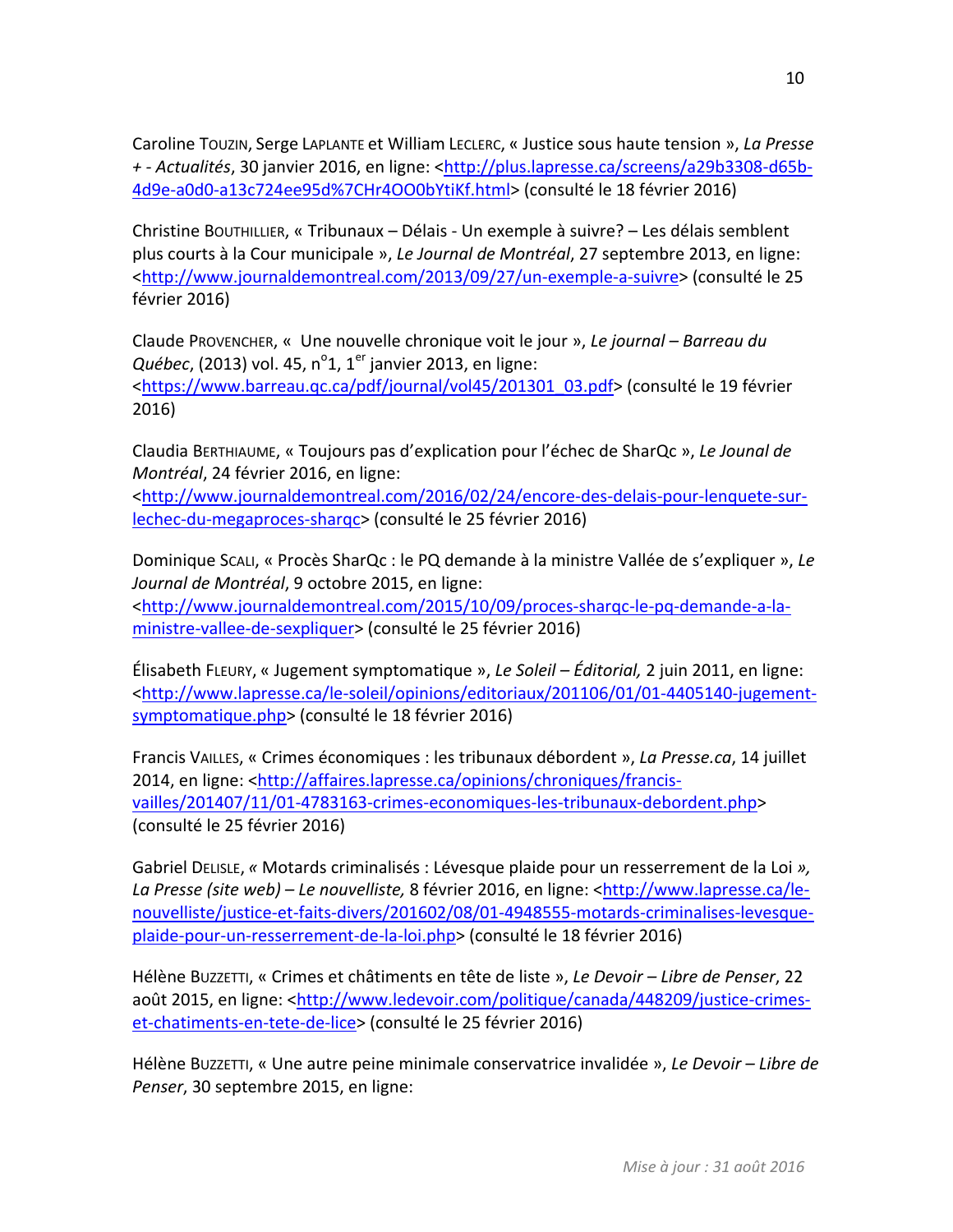conservatrice‐invalidee> (consulté le 25 février 2016) <http://www.ledevoir.com/politique/canada/451338/une‐autre‐peine‐minimale‐

 Jean‐Nicolas, BLANCHET, « La patronne des poursuites criminelles réclame de la  « patience » », *Le Journal de Montréal,* 12 novembre 2015, en ligne: criminelles‐reclame‐de‐la‐patience> (consulté le 25 février 2016) <http://www.journaldemontreal.com/2015/11/12/la‐patronne‐des‐poursuites‐

 Jocelyne RICHER, « Justice – Les délais sont rendus inacceptables, selon l'opposition  péquiste », *Le Devoir – Actualités*, 17 février 2016, en ligne: inacceptables‐selon‐l‐opposition‐pequiste> (consulté le 19 février 2016) <http://www.ledevoir.com/politique/quebec/463175/justice‐les‐delais‐sont‐rendus‐

 Kathryne LAMONTAGNE, « Pour un système de justice simplifié – L'honorable Robert Pidgeon  plaide en faveur d'un virage technologique », *Le journal de Québec*, 12 septembre 2015, p.52

 LA PRESSE CANADIENNE, « Bout de souffle, les procureurs de la Couronne exigent plus  d'argent de Québec », *La presse Canadienne – Le fil radio – Actualité de l'Atlantique,* 1er novembre 2010

 LA PRESSE CANADIENNE, « Jean‐Marc Fournier croit que C‐10 est un pansement sur une plaie  infectée », *Le Devoir – Libre de Penser*, 1er novembre 2011, en ligne: est-un-pansement-sur-une-plaie-infectee> (consulté le 25 février 2016) <http://www.ledevoir.com/politique/canada/334980/jean‐marc‐fournier‐croit‐que‐c‐10‐

  LA PRESSE CANADIENNE, « Le projet de loi C‐10 quintuplera les emprisonnements », *Le Devoir – Libre de Penser*, 25 octobre 2011, en ligne:

c-10-quintuplera-les-emprisonnements> (consulté le 25 février 2016) <http://www.ledevoir.com/societe/justice/334435/culture‐de‐marijuana‐le‐projet‐de‐loi‐

  Louis‐Denis EBACHER, « Gatineau, laboratoire en justice criminelle », *La Presse (site web) –* Le *Droit*, 5 mai 2012, en ligne: <http://www.lapresse.ca/le-droit/justice-et-faits- divers/201205/04/01‐4522136‐gatineau‐laboratoire‐en‐justice‐criminelle.php> (consulté le 19 février 2016)

 Marie‐Michèle SIOUI, « L'aide juridique bientôt gratuite pour les employés au salaire  minimum », *Le Devoir – Libre de Penser*, 30 décembre 2015, en ligne: les-employes-au-salaire-minimum> (consulté le 25 février 2016) <http://www.ledevoir.com/societe/justice/459071/l‐aide‐juridique‐bientot‐gratuite‐pour‐

  Michael NGUYEN, « SharQc : la Couronne lance une enquête interne »*, Le journal de Montréal*, 16 octobre 2015, en ligne:

 portera‐pas‐en‐appel‐la‐liberation‐des‐accuses> (consulté le 25 février 2016) <http://www.journaldemontreal.com/2015/10/16/proces‐sharqc‐‐la‐couronne‐ne‐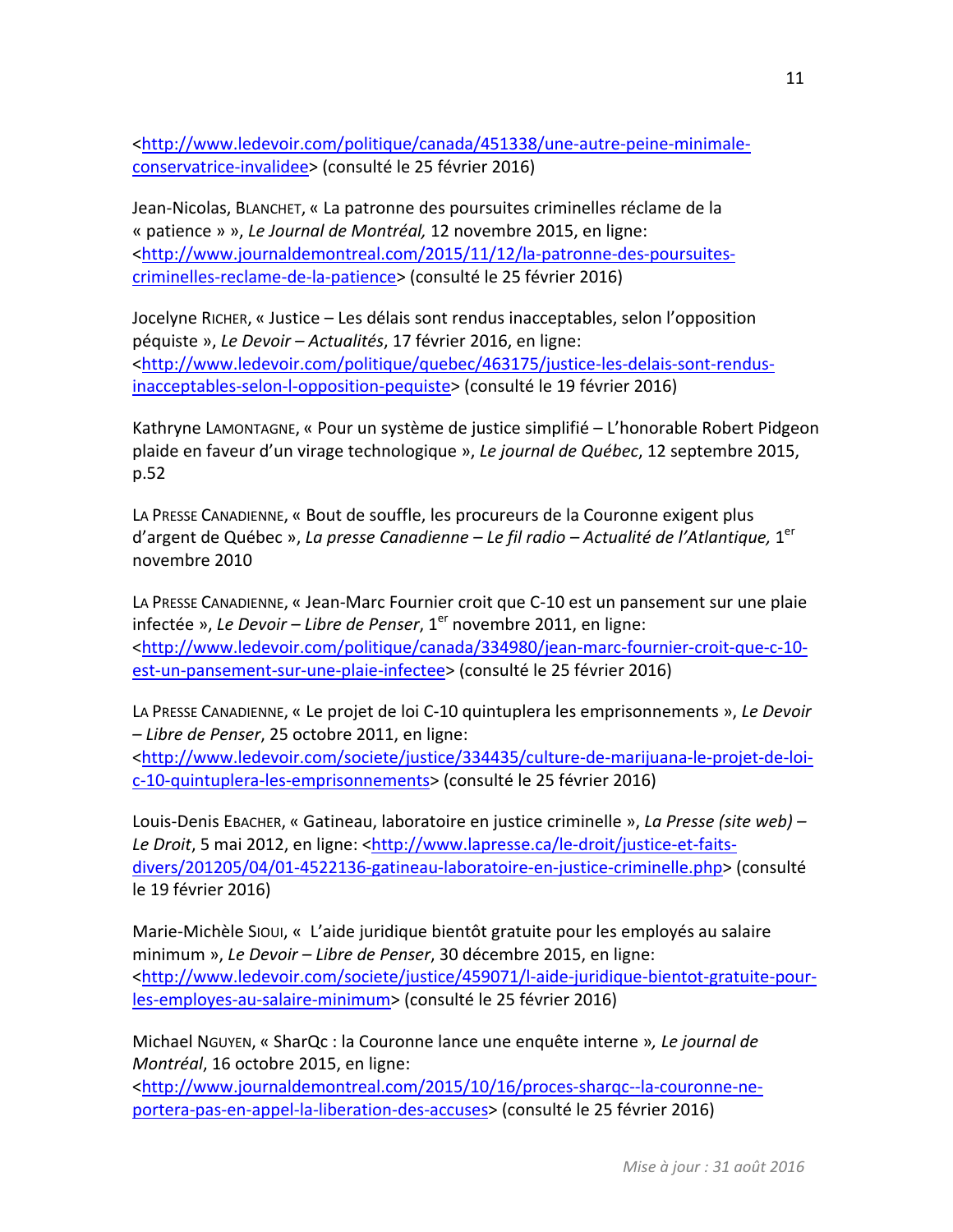Paul JOURNET, « Procureurs et juristes de l'État craignent une loi spéciale », *Cyberpresse*, 9 février 2011, en ligne: <<u>http://www.lapresse.ca/actualites/justice-et-affaires</u>- speciale.php> (consulté le 19 février 2016) criminelles/201102/09/01‐4368368‐procureurs‐et‐juristes‐de‐letat‐craignent‐une‐loi‐

 Philippe TEISCEIRA‐LESSARD, « « La justice du nord est malade », s'inquiète le Barreau du Québec », *La Presse.ca*, 27 janvier 2015, en ligne:

du-quebec.php> (consulté le 25 février 2016) <http://www.lapresse.ca/actualites/justice‐et‐affaires‐criminelles/actualites‐ judiciaires/201501/26/01‐4838387‐la‐justice‐du‐nord‐est‐malade‐sinquiete‐le‐barreau‐

 Pierre SAINT‐ARNAUD, « Manque de personnel : certains rapports d'autopsie ont plus de  deux ans de retard », *La Presse Canadienne – Nouvelles Générales*, 23 janvier 2011, en manque-de-pathologistes-nuit-a-des-enquetes-criminelles.php> (consulté le 23 février ligne: <http://www.lapresse.ca/actualites/quebec‐canada/201101/23/01‐4362910‐le‐ 2016)

 Robert DUTRISAC, « Grève historique des procureurs de la Couronne ‐ Un gouffre sépare  Québec et ses procureurs », *Le Devoir – Actualités*, 8 février 2011, en ligne: la‐couronne‐un‐gouffre‐separe‐quebec‐et‐ses‐procureurs> (consulté le 19 février 2016) <http://www.ledevoir.com/societe/justice/316343/greve-historique-des-procureurs-de-

 Sébastien ST‐FRANÇOIS, « La justice administrative, ce système obscur en état de stase », Le Huffington Post Québec (blogues réf.), 8 février 2016, en ligne: administrative b 9121216.html> (consulté le 18 février 2016) <http://quebec.huffingtonpost.ca/sebastien‐st‐franaois/justice‐

 SRC NOUVELLES, « Il faut accélérer le traitement des dossiers devant les tribunaux, plaide le  PQ », *ICI RADIO‐CANADA – NOUVELLES (site web),* 16 février 2016, en ligne: <http://ici.radio‐ deraisonnables-justice-proces-ministre-stephanie-vallee.shtml> (consulté le 19 février canada.ca/nouvelles/politique/2016/02/16/002‐veronique‐hivon‐pq‐delais‐ 2016)

  SRC NOUVELLES, « Le manque de pathologiste nuit à des enquêtes criminelles », *Ici Radio* Canada.ca (site Web), 24 janvier 2011, en ligne: <http://ici.radio- (consulté le 23 février 2016) canada.ca/nouvelles/national/2011/01/23/004‐pathologistes‐autopsie‐crimes.shtml>

  SRC NOUVELLES, « Ras‐le–bol des procureurs de la Couronne », *Ici Radio Canada.ca (site* Web), 1 novembre 2010, en ligne: <http://www.radio- (consulté le 23 février 2016) canada.ca/nouvelles/societe/2010/11/01/002-procureurs-couronne-quebec.shtml>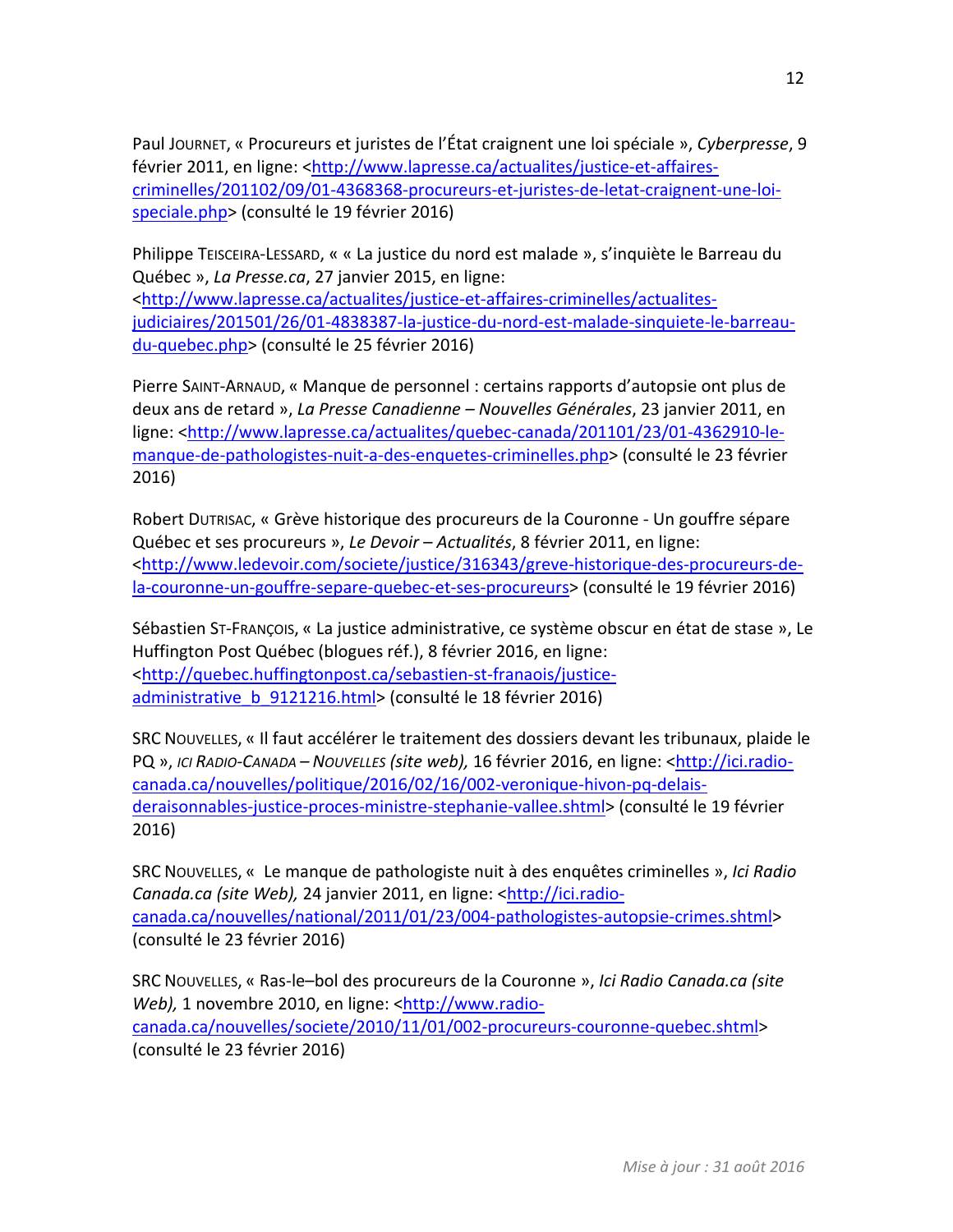Yves BOISVERT, « L'autre guerre des motards », *La presse – Actualités*, 2 juin 2011, en ligne: GUERRE‐DES‐MOTARDS.PHP> (consulté le 19 février 2016) <HTTP://WWW.LAPRESSE.CA/DEBATS/CHRONIQUES/YVES‐BOISVERT/201106/01/01‐4405150‐LAUTRE‐

## **1.2.2 –Ontario**

 Michael A. CODE, *Trial within a Reasonable Time,* Ontario, Carswell, 1992

  ONTARIO, MINISTÈRE DU PROCUREUR GÉNÉRAL, JUSTICE JUSTE‐À‐TEMPS*, Foire aux questions*, en ligne: <https://www.attorneygeneral.jus.gov.on.ca/french/jot/faqs.php> (consulté le 17 février 2016)

  ONTARIO, MINISTÈRE DU PROCUREUR GÉNÉRAL, JUSTICE JUSTE‐À‐TEMPS*, Programme de comités de justice pour la jeunesse – Pour les jeunes de 12 à 17 ans*, en ligne: m.php> (consulté le 15 février 2016) <https://www.attorneygeneral.jus.gov.on.ca/french/jot/youth\_justice\_committee\_progra

 ONTARIO, MINISTÈRE DU PROCUREUR GÉNÉRAL, JUSTICE JUSTE‐À‐TEMPS, *Stratégie,* en ligne: <http://www.attorneygeneral.jus.gov.on.ca/french/jot/index.php> (consulté le 25 février 2016)

  ONTARIO, SUPERIOR COURT OF JUSTICE, *Self‐Represented Accused Persons Before the Pre‐trial Conference ‐ Recommended Instructions to Self‐Represented Accused Persons Before the Pre‐Trial Conference*, November 2004, en ligne: represented/> (consulté le 15 février 2016) <http://www.ontariocourts.ca/scj/practice/practice‐directions/instructions‐self‐

# *Rapports d'organismes publics*

  ONTARIO, MINISTÈRE DU PROCUREUR GÉNÉRAL, JUSTICE JUSTE‐À‐TEMPS*, Accomplissements de JJAT*, en ligne: <https://www.attorneygeneral.jus.gov.on.ca/french/jot/achievements.php> (consulté le 17 février 2016)

  ONTARIO, MINISTÈRE DU PROCUREUR GÉNÉRAL, JUSTICE JUSTE‐À‐TEMPS*, Initiatives de JAAT*, en ligne: <https://www.attorneygeneral.jus.gov.on.ca/french/jot/jot\_in\_action.php> (consulté le 15 février 2016)

  ONTARIO, MINISTÈRE DU PROCUREUR GÉNÉRAL, JUSTICE JUSTE‐À‐TEMPS, *Recommandations du Groupe d'experts en matière de mise en liberté sous caution*, en ligne: tions.pdf> (consulté le 15 février 2016) <https://www.attorneygeneral.jus.gov.on.ca/french/jot/bail\_experts\_table\_recommenda

  ONTARIO, MINISTÈRE DU PROCUREUR GÉNÉRAL, *Rapport du comité de révision de la justice pénale*, février 1999, en ligne: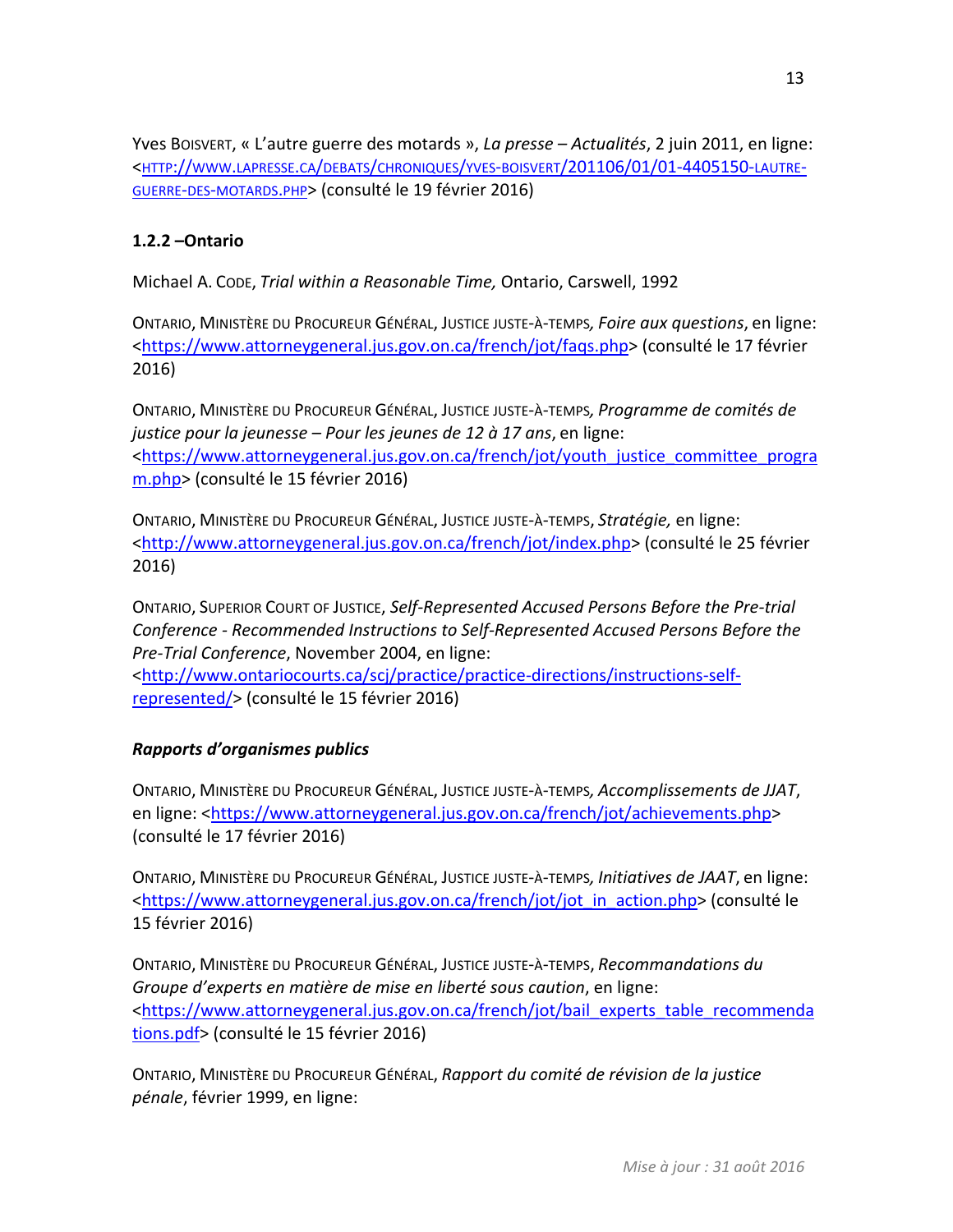<http://www.attorneygeneral.jus.gov.on.ca/french/about/pubs/crimjr/> (consulté le 15 février 2016)

  ONTARIO, MINISTRY OF THE ATTORNEY GENERAL, *Benchmarks for Effective Criminal Courts,* October 29, 2015, en ligne:

<http://www.attorneygeneral.jus.gov.on.ca/english/jot/benchmarks.php> (consulté le 25 février 2016)

 ONTARIO, SUPERIOR COURT OF JUSTICE, CHIEF JUSTICE'S ADVISORY COMMITTEE ON CRIMINAL TRIALS IN THE  SUPERIOR COURT OF JUSTICE, *New Approaches to Criminal Trials*, May 2006, en ligne: <http://www.ontariocourts.ca/scj/news/publications/ctr/> (consulté le 15 février 2016)

  Patrick J. LESAGE et Michael CODE, *Rapport sur l'examen de la Procédure relative aux affaires criminelles complexes,* novembre 2008, en ligne:

e\_report\_fr.pdf> (consulté le 25 février 2016) <https://www.attorneygeneral.jus.gov.on.ca/french/about/pubs/lesage\_code/lesage\_cod

# *Colloque*

  Andrea MACKAY, « *Comments on "New Approaches to Criminal Trials: The Report of the Chief Justice's Advisory Committee on Criminal Trials" in the Superior Court of Justice* »*,* November 2006, en ligne:

 ches‐%20A.%20MacKay.pdf> (consulté le 15 février 2016) <http://members.shaw.ca/jack.wilson/files/papers/Comments%20on%20New%20Approa

# *Articles de journaux et de revues*

 Brian MANARIN, « Bedeviled by Delay: Straight Talk About Memory – Loss, Procedural Manipulation and the Myth of Swift Justice », (2009), 27 *W.R.L.S.I.* 117

 Christopher GULY, « Delays not always unreasonable, appeal court rules », (2014) vol. 33, *The Lawyers Weekly* (n° 36)

 Clayton C. RUBY, «Trial Within a Reasonable Time under Section 11(b): the Ontario Court of Appeal Disconnects from the Supreme Court », (2013) 2 CR‐ART 91

 Cristin SCHMITZ, «Criminal system still plagued by delays – Too much waiting time, say defence counsel », (2012) vol. 32, *The Lawyers Weekly* (n<sup>o</sup> 7)

 Cristin SCHMITZ, « Pair of civil cases thrown out, 'clear message' seen from court – Ontario appeal court sets out tests applicable under Rules 48 and 24.01 », (2013) vol. 33, *The Lawyers Weekly* (n<sup>o</sup> 8)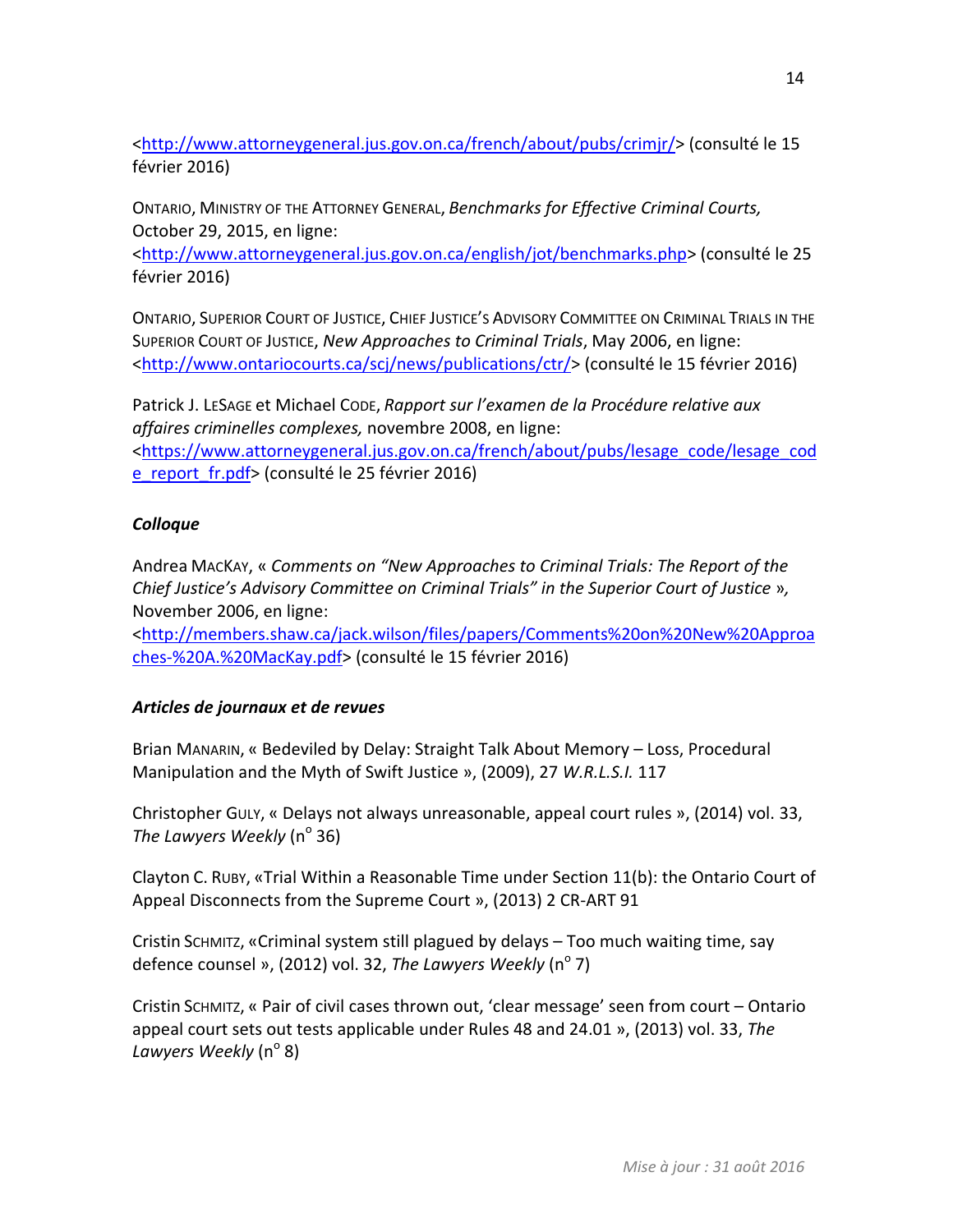Michael BENEDICT, « Man's sex conviction is stayed due to 26‐month delay in trial – Ontario  appeal court rules inferred prejudice in Charter right denial », (2014) vol. 34, *The Lawyers Weekly* (n<sup>o</sup> 17)

 Michael BENEDICT, « Significant prejudice' results in stay at Appeal Court », (2015) vol. 35, *The Lawyers Weekly* (n° 3)

 Ronit DINOVITZER and Jeffrey S. LEON, « When Long Becomes Too long: Legal culture and  Litigators' views on Long Civil Trials », (2001) 19 *Windsor Y.B. Access Just*. 106

 Shannon KARI, « Auditor finds Ontario courts facing severe backlogs, delays », (2003) vol. 23, The Lawyers Weekly (n<sup>o</sup> 31)

 Yannick LANDRY et Virginie DÉSILETS, « Les Garanties Juridiques » dans Gérald‐A. BEAUDOIN et  Errol MENDES (Dir), *Charte Canadienne des droits et libertés,* 4e éd*.,* Ontario, Lexis Nexis Butterworths, 2005, 875 à 921

# **1.2.3 – Colombie‐Britannique**

# *Rapports d'organismes publics*

  BRITISH COLUMBIA JUSTICE REFORM INITIATIVE, *A Criminal Justice System for the 21st Century – Final Report to the Minister of Justice and Attorney General – Honouarble Shirley Bond,* August 27, 2012, en ligne: <<u>http://www2.gov.bc.ca/assets/gov/law-crime-and-</u> (consulté le 17 février 2016) justice/about-bc-justice-system/justice-reform-initiatives/cowperfinalreport.pdf>

  BRITISH COLUMBIA, LEGAL SERVICES SOCIETY, *Making Justice Work – Improving Access and* Outcomes for British Columbians – Report to the Minister of Justice and Attorney General –  *The Honourable Shirley Bond*, July 1, 2012, en ligne:

 (consulté le 16 février 2016) <http://www.lss.bc.ca/assets/aboutUs/reports/submissions/makingJusticeWork.pdf>

  BRITISH COLUMBIA, MINISTER OF JUSTICE AND ATTORNEY GENERAL, *B.C.'s Prosecution Service: Completed Criminal Justice Reforms – 2012‐2015*, en ligne: <http://www.ag.gov.bc.ca/prosecution‐

service/pdf/BC\_Prosecution\_Service\_\_Justice\_Reform\_Report\_2015.pdf> (consulté le 16 février 2016)

  BRITISH COLUMBIA, MINISTER OF JUSTICE AND ATTORNEY GENERAL, *Modernizing British Columbia's Justice System – Green Paper*, February 2012, en ligne: system/justice-reform-initiatives/justicesystemreviewgreenpaper.pdf> (consulté le 16 février 2016) <http://www2.gov.bc.ca/assets/gov/law‐crime‐and‐justice/about‐bc‐justice‐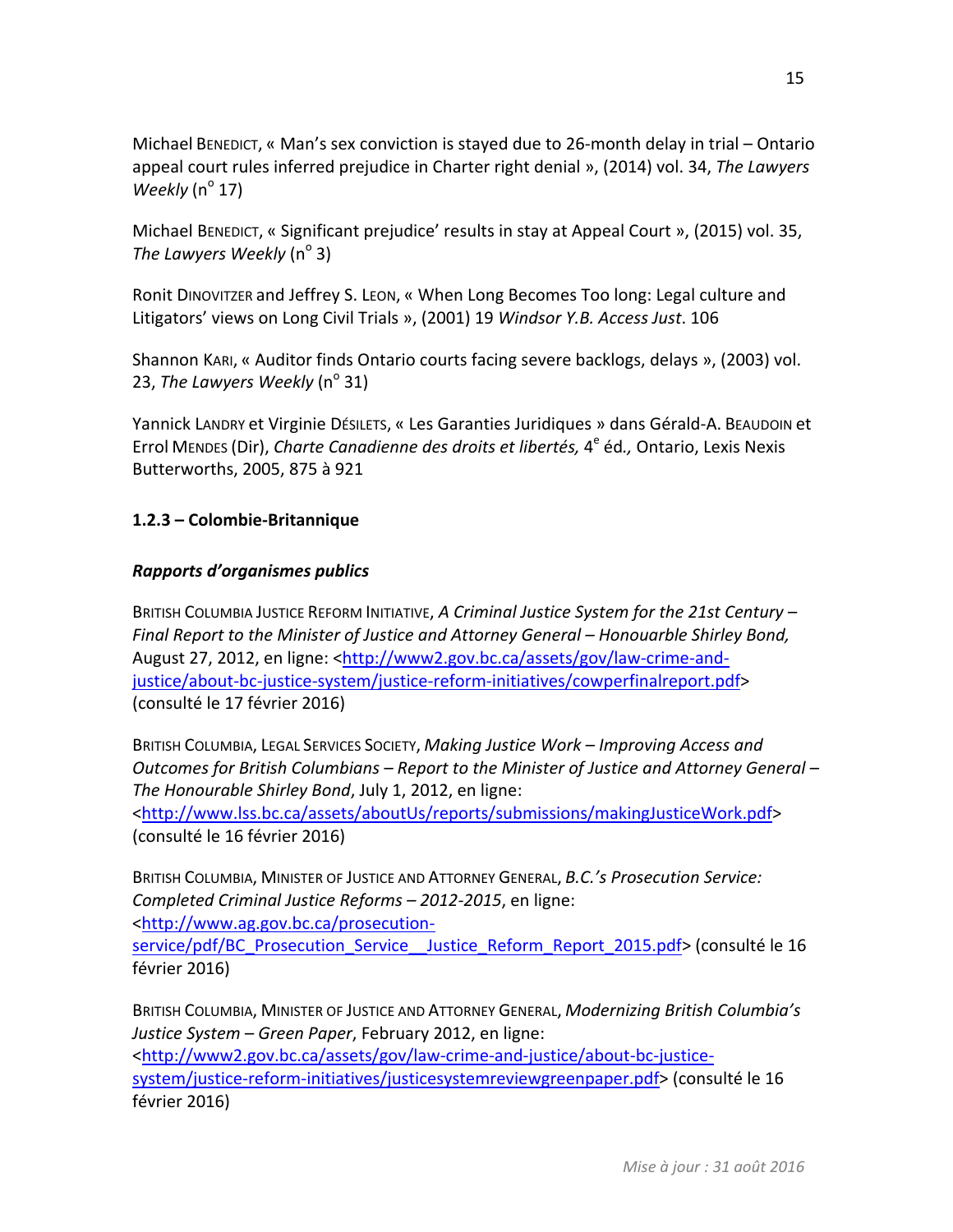BRITISH COLUMBIA, MINISTRY OF JUSTICE, CRIMINAL JUSTICE BRANCH, *B.C.'s Prosecution Service – Annual report 2014/2015,* en ligne: <<u>http://www.ag.gov.bc.ca/prosecution-</u> service/pdf/CJB\_Annual\_Report\_2014\_2015.pdf> (consulté le 17 février 2016)

  BRITISH COLUMBIA, MINISTRY OF JUSTICE, CRIMINAL JUSTICE BRANCH, *B.C.'s Prosecution Service – Criminal Justice Branch Strategic Plan 2015/2016 – 2017/2018,* en ligne: (consulté le 17 février 2016) <http://www.ag.gov.bc.ca/prosecution-service/pdf/CJB\_Strategic\_Plan\_15-16\_17-18.pdf>

  BRITISH COLUMBIA, MINISTRY OF JUSTICE, *White Paper on Justice Reform – Part One: A modern, Transparent Justice System*, October 2012, en ligne: REFORM-INITIATIVES/WHITEPAPERONE.PDF> (consulté le 25 février 2016) <HTTP://WWW2.GOV.BC.CA/ASSETS/GOV/LAW‐CRIME‐AND‐JUSTICE/ABOUT‐BC‐JUSTICE‐SYSTEM/JUSTICE‐

  BRITISH COLUMBIA, MINISTRY OF JUSTICE, *White Paper on Justice Reform – Part Two: A Timely, Balanced Justice System*, February 2013, en ligne: system/justice‐reform‐initiatives/whitepapertwo.pdf> (consulté le 25 février 2016) <http://www2.gov.bc.ca/assets/gov/law‐crime‐and‐justice/about‐bc‐justice‐

 INTERNATIONAL CENTRE FOR CRIMINAL LAW REFORM AND CRIMINAL JUSTICE POLICY, *Addressing* Inefficiencies in the Criminal Justice Process - A Preliminary Review - Prepared for the BC  *Justice Efficiencies Project – Criminal Justice reform Secretariat*, June 2009, en ligne: naryReport.pdf> (consulté le 15 février 2016) <http://icclr.law.ubc.ca/sites/icclr.law.ubc.ca/files/publications/pdfs/InefficienciesPrelimi

 SCHOOL OF CRIMINOLOGY AND CRIMINAL JUSTICE AND CENTER FOR CRIMINAL JUSTICE RESEARCH (CCJR), *A 30 Year Analysis Of Police Service Delivery And Costing: "E' Division* ‐ *Research Summary*, August 2005, en ligne: <https://www.ufv.ca/media/assets/ccjr/ccjr-resources/ccjrpublications/30 Year Analysis (English).pdf> (consulté le 16 février 2016)

  UNIVERSITY OF THE FRASER VALLEY, *Exceptions aux peines minimales obligatoires – Rapport* rédigé pour le groupe de travail sur les exceptions aux peines minimales obligatoires de la  *Conférence pour l'harmonisation des lois au Canada,* Juillet 2012, en ligne : <http://www.ulcc.ca/images/stories/2012\_pdf\_fr/2012chlc0032.pdf> (consulté le 17 mars 2016)

# *Lois et règlements*

  CANADA, MINISTRE DE LA JUSTICE, *Règles concernant la gestion des dossiers judiciaires de la Cour provincial de la Colombie‐Britannique en matière criminelle,* TR/99‐104, en ligne: <http://www.laws.justice.gc.ca/fra/reglements/TR-99-104/> (consulté le 16 février 2016)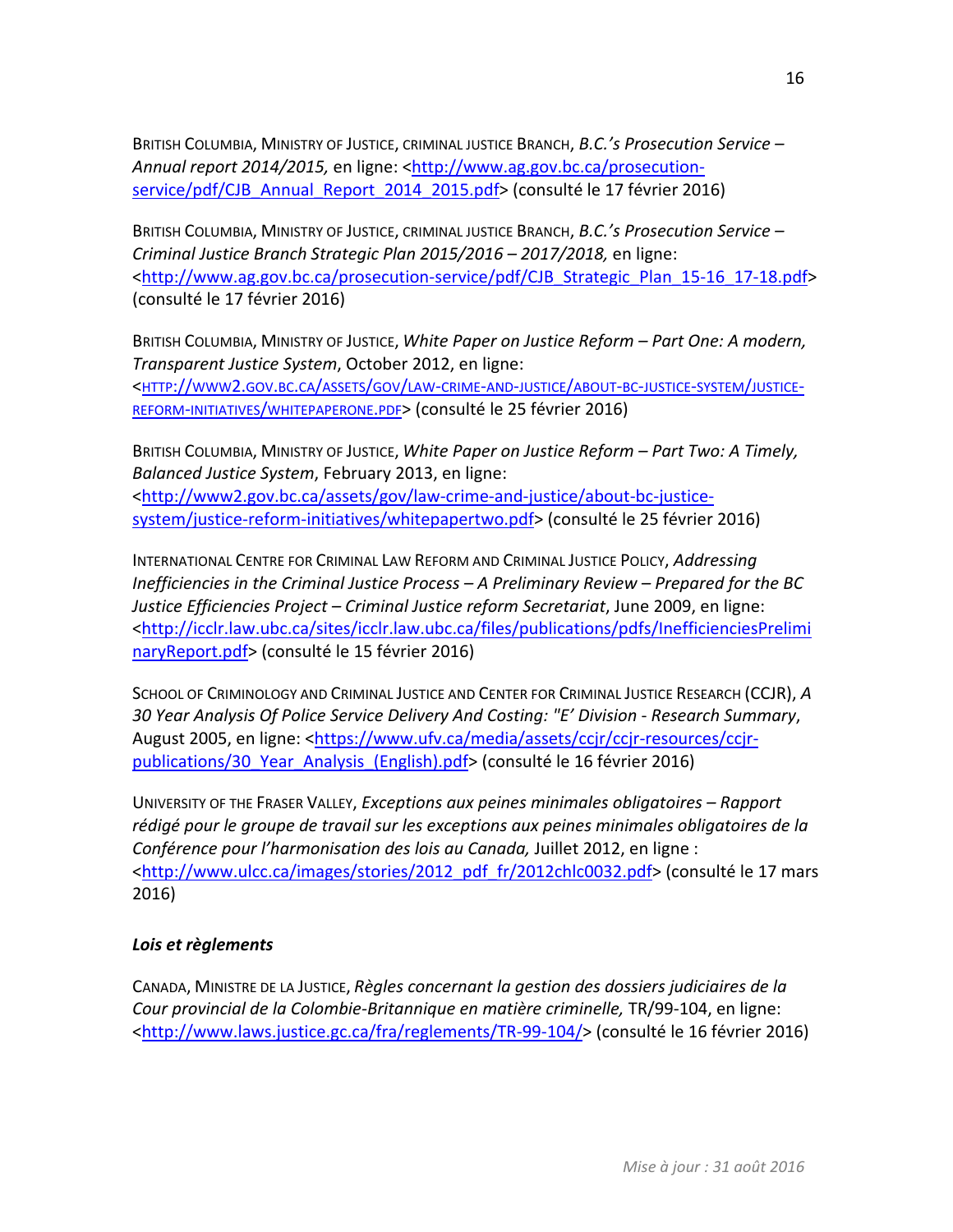### *Directives*

  B.C. ASSOCIATION OF SPECIALIZED VICTIM ASSISTANCE AND COUNSELLING PROGRAMS, *Provincial Court* of British Columbia Criminal Case flow Management Rules – A Guide for Specialized Victim  *Assistance Programs and Other Anti‐Violence Advocates*, November, 2001, 27p.

  BRITISH COLUMBIA, MINISTRY OF JUSTICE, CRIMINAL JUSTICE BRANCH, *Crown Counsel Policy Manuel – Direct indictment,* October 14, 2014, en ligne: <http://www.ag.gov.bc.ca/prosecution‐ service/policy‐man/pdf/DIR1‐DirectIndictment.pdf> (consulté le 17 février 2016)

 PROVINCIAL COURT SCHEDULING PROJECT, SIMPLIFIED CRIMINAL FRONT‐END PROCESS SET TO TAKE EFFECT IN PROVINCIAL COURT OF BC ON DECEMBER 1, 2013, 2 p.

  SUPREME COURT OF BRITISH COLUMBIA, *Criminal Pre–Trial Conference Project Information Sheet*, en ligne:

 %20FINAL%20(3).pdf> (consulté le 17 février 2016) <http://www.courts.gov.bc.ca/supreme\_court/practice\_and\_procedure/practice\_directio ns\_and\_notices/Criminal/Criminal%20PTC%20Project%20Information%20Sheet%20-

  THE SUPREME COURT OF BRITISH COLUMBIA, *Criminal Practice Direction – Criminal Pre–Trial Conference Process*, December 2012, en ligne:

<http://www.courts.gov.bc.ca/supreme\_court/practice\_and\_procedure/practice\_directio ns\_and\_notices/Criminal/CPD-

 1%20Criminal%20Pre%20Trial%20Conference%20Process.pdf> (consulté le 17 février 2016)

# *Articles de journaux et de revues*

 ASSOCIATE CHIEF JUDGE E. DENNIS SCHMIDT, « The New Provincial Court Criminal Process », (1999) vol. 57, *Advocate Vancouver* 853

 Berverly MCLACHLIN, « The Challenges we Face », (2007) vol. 40, *U.B.C. L. Rev.* 819

 Dugald E. CHRISTIE, « Access to Law », (2007) vol. 40, *U.B.C. L. Rev.* 487

Jackob S. DE VILLIERS, « Speedier Justice», (2010) vol. 68, *Advocate Vancouver* 695

 Jeremy HAINSWORTH, « Culture of delay' is cited in B.C. system », (2012) vol. 32, *The Lawyers Weekly* (n<sup>o</sup> 18)

## **1.2.4 – Alberta**

 ALBERTA GOVERNMENT, *Why Alberta Justice and Solicitor General advocated limiting preliminary inquiries to the most serious offences under the Criminal Code in the Injecting*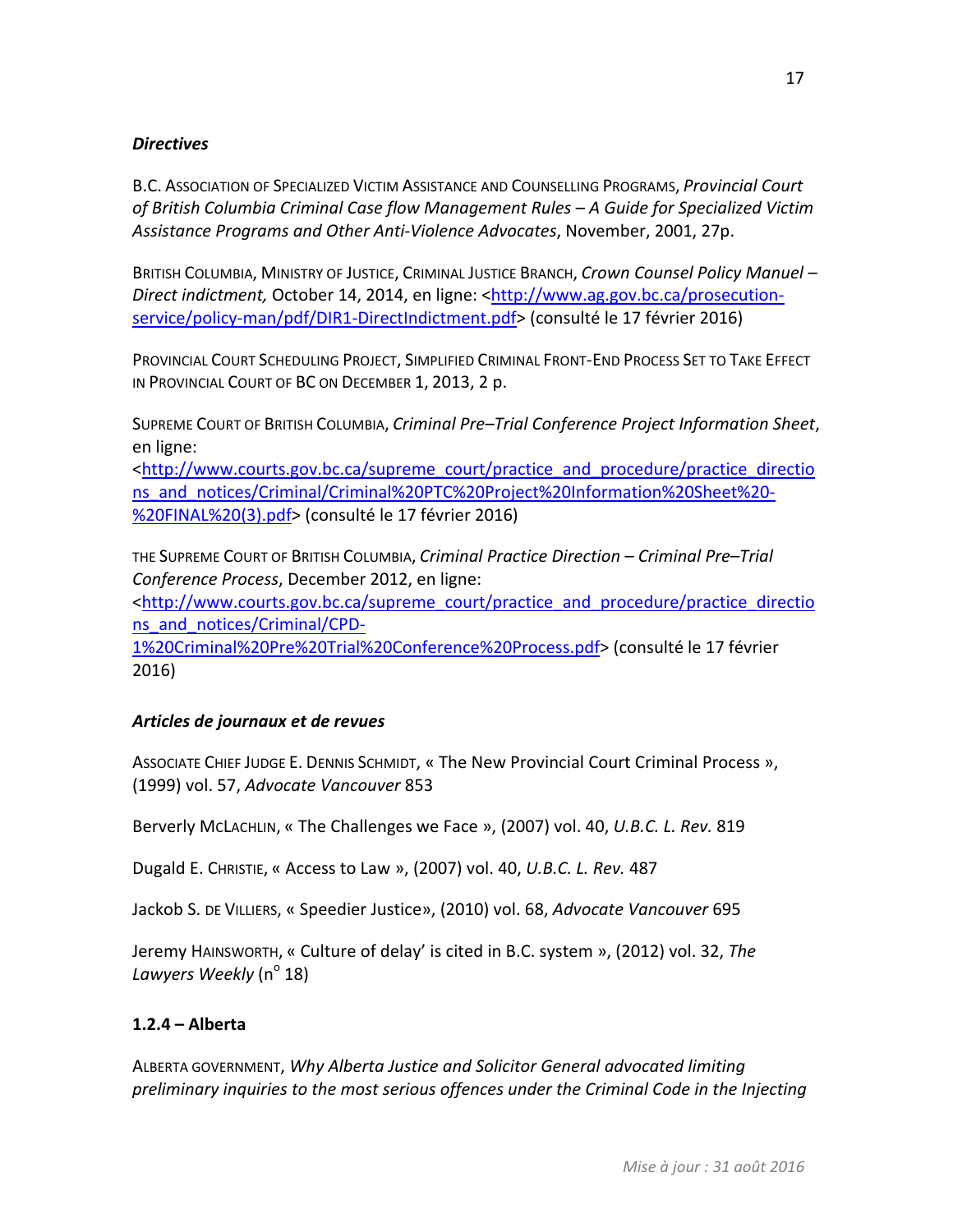*a Sense of Urgency report*, en ligne: <HTTP://OPEN.ALBERTA.CA/DATASET/A7A07A68‐0B95‐4B82‐ INQUIRIES.PDF> (consulté le 17 février 2016) A760‐EEDD1F41B5A7/RESOURCE/2ED8F938‐AB28‐4927‐9998‐ 59D1599234CC/DOWNLOAD/6983714‐2014‐INJECTING‐SENSE‐URGENCY‐ELIMINATING‐PRELIMINARY‐

  ALBERTA JUSTICE AND SOLICITOR GENERAL, *Court cases Management Program,* en ligne: <https://justice.alberta.ca/programs\_services/courts/Pages/ccm.aspx> (consulté le 25 février 2016)

# *Rapports d'organismes publics*

  ALBERTA CROWN PROSECUTION SERVICE, *Final Report ‐ Injecting a Sense of Urgency – A new approach to delivering justice in serious and violent criminal cases,* December 1, 2014*,* en ligne:

gencyFinalReport\_2014-12-01.pdf> (consulté le 17 février 2016) <https://justice.alberta.ca/programs\_services/criminal\_pros/Documents/InjectingSenseUr

  ALBERTA CROWN PROSECUTION SERVICE, *Progress Report ‐ Injecting a Sense of Urgency – A new approach to delivering justice in serious and violent criminal cases,* July 12, 2013*,* en ligne: gency‐ProgressReport.pdf> (consulté le 17 février 2016) <https://justice.alberta.ca/programs\_services/criminal\_pros/Documents/InjectingSenseUr

  ALBERTA JUSTICE AND SOLICITOR GENERAL, *Alberta Justice 2002‐2003 Annual Report,* extrait: « Goals, Strategies and Accomplishments – Goal Four: Improve access to civil and criminal justice », en ligne:

m> (consulté le 16 février 2016) <https://justice.alberta.ca/programs\_services/about\_us/Documents/2003/strategies\_4.ht

  ALBERTA JUSTICE AND SOLICITOR GENERAL, CRIMINAL JUSTICE DIVISION, *Injecting a Sense of Urgency – A new approach to delivering justice in serious and violent criminal cases,* April 11, 2013, en ligne:

 gency.pdf> (consulté le 17 février 2016) <https://justice.alberta.ca/programs\_services/criminal\_pros/Documents/InjectingSenseUr

# *Directives*

  ALBERTA JUSTICE AND SOLICITOR GENERAL, *Early case resolution,* May 20, 2008, en ligne: rly\_case\_resolution.aspx> (consulté le 16 février 2016) <https://justice.alberta.ca/programs\_services/criminal\_pros/crown\_prosecutor/Pages/ea

# *Articles de journaux et de revues*

 Jeremy HAINSWORTH, « Alberta increases use of direct indictments », (2013) vol. 33, *The Lawyers Weekly* (n<sup>o</sup> 15)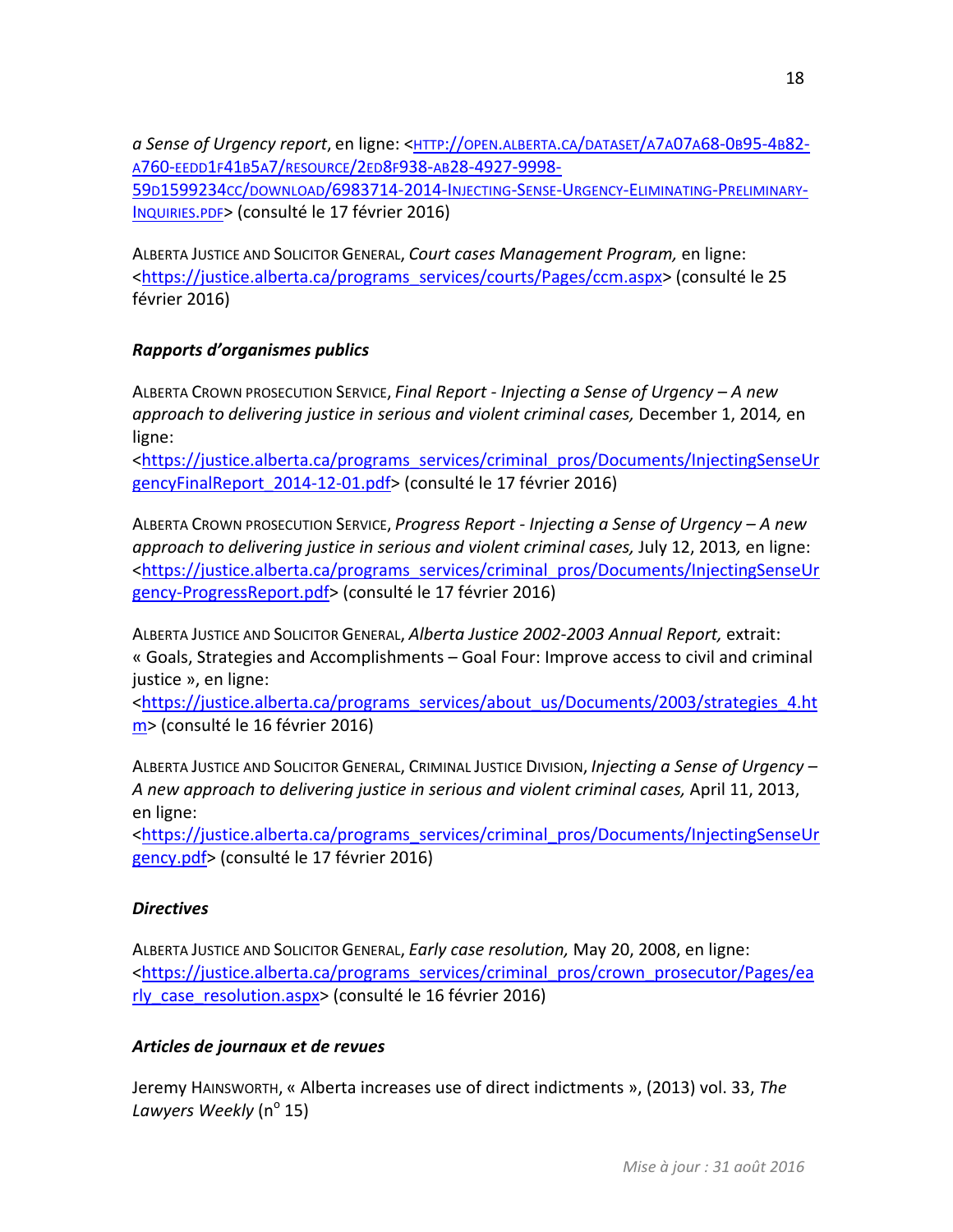## **1.2.5 ‐ Terre‐Neuve‐et‐Labrador**

# *Rapports d'organismes publics*

  NEWFOUDLAND LABRADOR, TASK FORCE, *Report of the Task Force on Criminal Justice Efficiencies*, February 2008, en ligne:

<u>df</u>> (consulté le 15 février 2016) <http://www.justice.gov.nl.ca/just/publications/report\_on\_criminal\_justice\_efficiencies.p

## **1.2.6 – Manitoba**

### *Directives*

  MANITOBA COURTS, PROVINCIAL COURT, *Pre‐Trial Coordination Protocol – Adult Charges*, May 12, 2014, en ligne: <http://www.manitobacourts.mb.ca/site/assets/files/1175/pretrial\_coordination\_protocol\_updated\_may\_12\_2014.pdf> (consulté le 16 février 2016)

## *1.2.7 – Saskatchewan*

## *Articles de journaux et de revues*

 Sarah BURNINGHAM, « The Judgments of the Saskatchewan Court of Appeal, 2013 », (2014)  77 *Sask. L. Rev.* 231

# *1.2.8 – Nouvelle‐Écosse*

## *Rapports d'organismes publics*

  NOVA SCOTIA DEPARTMENT OF JUSTICE, POLICY, PLANNING AND RESEARCH, *Case Processing in Nova Scotia Youth Court*, April 1 to September 30, 2015, en ligne:  02015‐16.pdf>*(consulté le 17 février 2016)* <http://novascotia.ca/just/nunn\_commission/\_docs/Case%20Processing%20December%2

### *1.2.9 – Yukon*

Aucun rapport (voir e‐mail)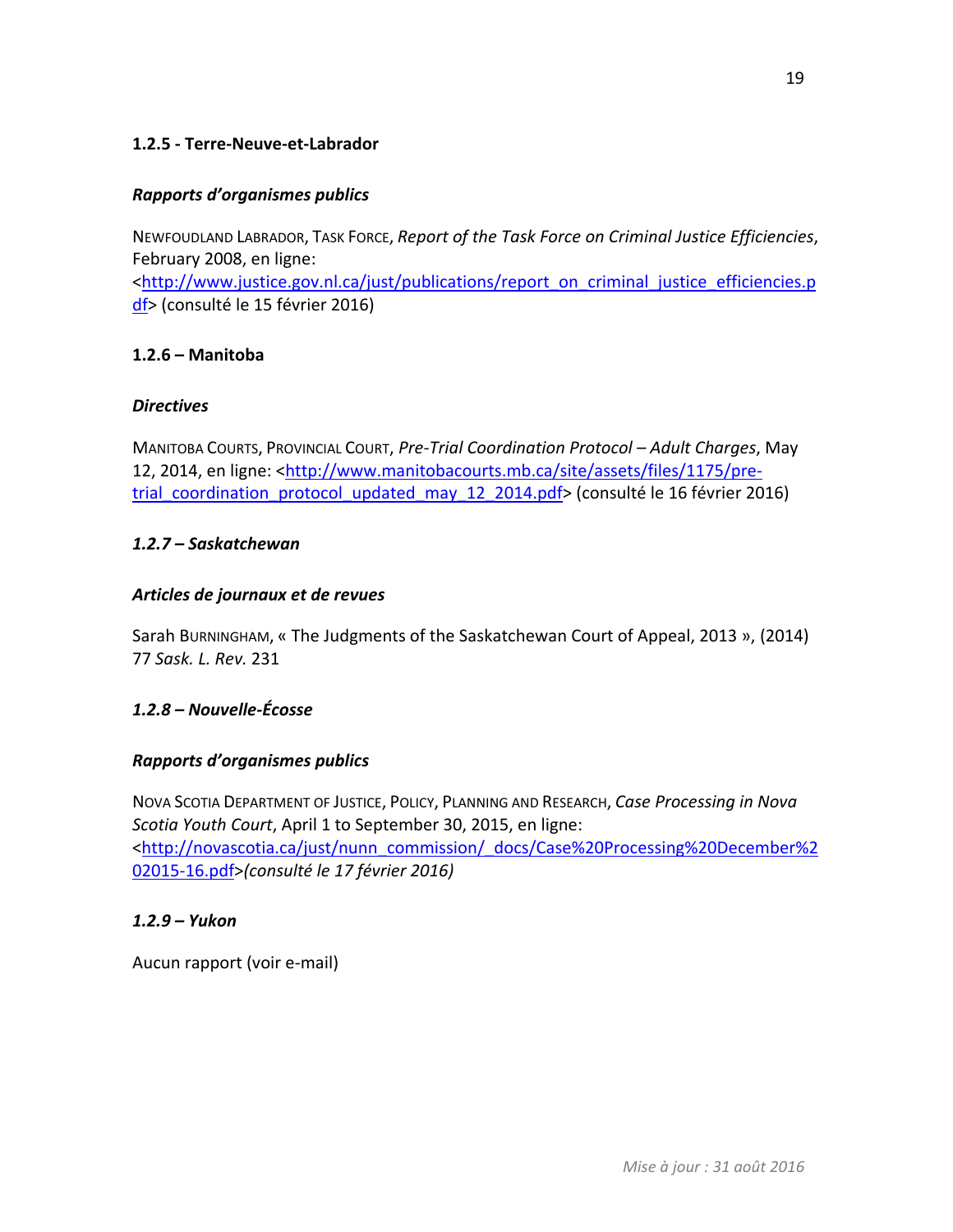# **2 – Documents provenant de d'autres pays du Commonwealth**

# **2.1 – Royaume‐Uni**

# *Rapports d'organismes publics*

  JUDICIARY OF ENGLAND AND WALES, *Review of Efficiency in Criminal Proceedings*, The RT. HON. Sır Brıan Leveson, January 2015, en ligne: <<u>https://www.judiciary.gov.uk/wp-</u> (consulté le 15 février 2016) content/uploads/2015/01/review-of-efficiency-in-criminal-proceedings-20151.pdf>

  LONDON SCHOOL OF ECONOMICS AND POLITICAL SCIENCE, *Lord Justice Auld's Review of the Criminal Courts – A Response,* London, MICHAEL ZANDER, November 2001, en ligne: response\_web.pdf> (consulté le 23 février 2016) <https://www.lse.ac.uk/collections/law/staff%20publications%20full%20text/zander/auld

  MINISTRY OF JUSTICE, *Review of the Criminal Courts of England and Wales*, United Kingdom, The Right Honourable Lord Justice Auld, September 2001, en ligne: review.org.uk/ccr‐00.htm> (consulté le 23 février 2016) <http://webarchive.nationalarchives.gov.uk/+/http://www.criminal-courts-

  MINISTRY OF JUSTICE, *Swift and Sure Justice: The Government's Plans for Reform of the Criminal Justice System,* United Kingdom, Secretary of State for Justice and Command of Her Majesty, July 2012, en ligne:

8/swift-and-sure-justice.pdf> (consulté le 17 février 2016) <https://www.gov.uk/government/uploads/system/uploads/attachment\_data/file/21732

  MINISTRY OF JUSTICE, *Transforming the Criminal Justice System ‐ Strategy and Action Plan – Implementation Update*, United Kingdom, Lord Chancellor and Secretary of State for Justice, July 2014, en ligne :

0/cjs-strategy-action-plan.pdf> (consulté le 15 février 2016) <https://www.gov.uk/government/uploads/system/uploads/attachment\_data/file/33069

  NATIONAL AUDIT OFFICE, *Report* ‐ *The criminal justice system: landscape review – Key facts,* United Kingdom, Comptroller and Auditor General, 7 March 2014, 11 p., en ligne: landscape-review.pdf> (consulté le 15 février 2016) <https://www.nao.org.uk/wp‐content/uploads/2015/03/The‐Criminal‐Justice‐system‐

  NATIONAL AUDIT OFFICE, *Report* ‐ *The criminal justice system: landscape review,* United Kingdom, Comptroller and Auditor General, 7 March 2014, 54 p., en ligne: landscape‐review.pdf> (consulté le 15 février 2016) <https://www.nao.org.uk/wp‐content/uploads/2015/03/The‐Criminal‐Justice‐system‐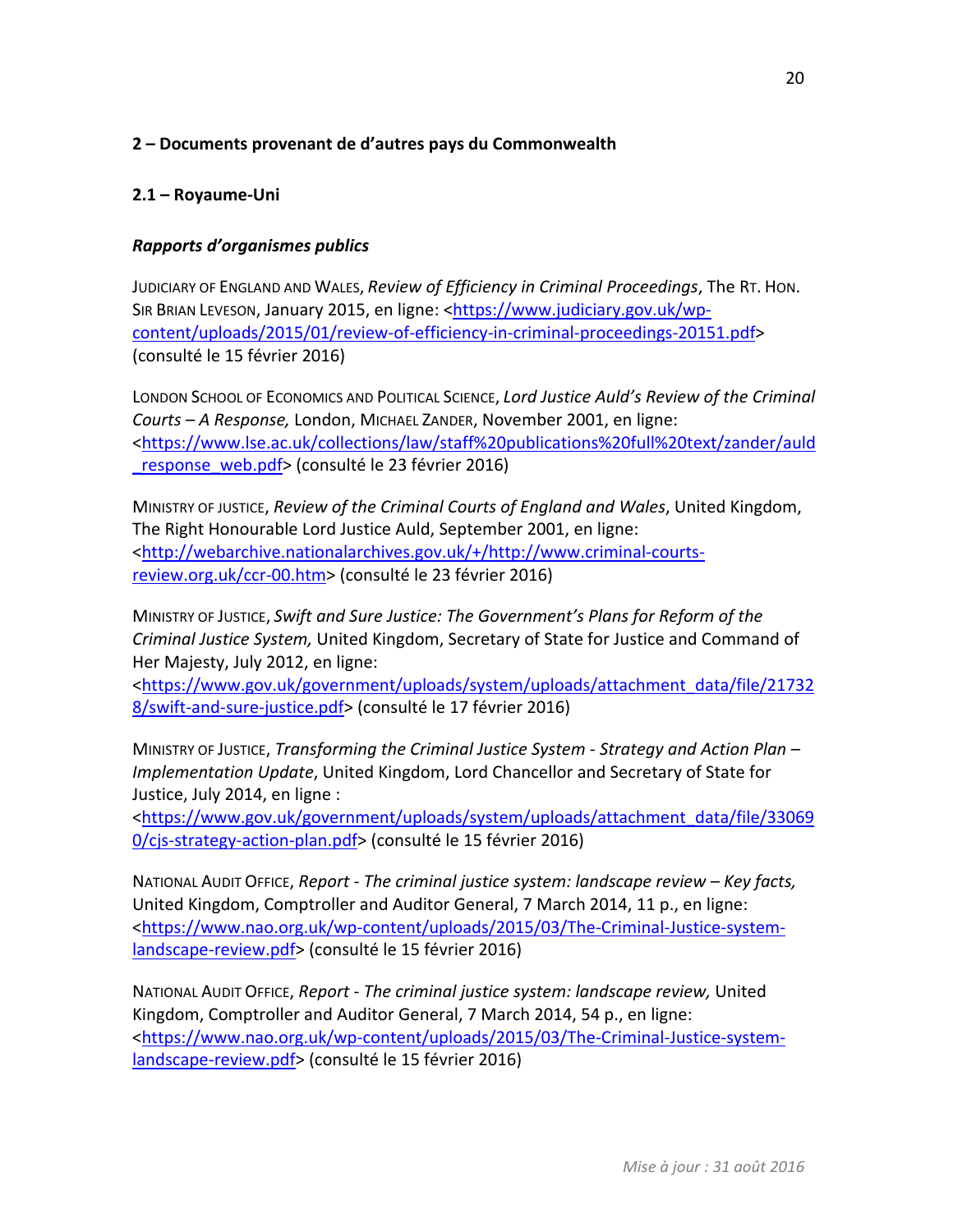## *Articles de journaux et de revues*

  Clare DYER, « Criminal Justice review urges removal of right to trial by jury », *THE GUARDIAN – POLITICS,* October 9, 2001, en ligne:

 <http://www.theguardian.com/politics/2001/oct/09/whitehall.humanrights> (consulté le 23 février 2016)

 Ian D. BROWNLEE, « The Statutory Charging Scheme in England and Wales: Towards a Unified Prosecution System? », Crim.L.R., R.‐U., 2004, 896

 Robert F. JULIAN, « Judicial Perspectives in Serious Fraud Cases – The Present Status of and Problems Posed by Case Management Practices, Jury Selection Rules, Juror Expertise, Plea Bargaining and Choice of Mode of Trial », Crim.L.R., R‐U, 2008, 764

 Roderick L. DENYER, « Non‐Compliance with Case Management Orders and Directions », Crim.L.R., R‐U, 2008, 784

  STAFF AND AGENCIES, « Report recommends shake‐up of jury system », *THE GUARDIAN – POLITICS,* October 8, 2001, en ligne: (consulté le 23 février 2016) <http://www.theguardian.com/politics/2001/oct/08/whitehall.westminsterandwhitehall>

# **2.2 – Afrique du Sud**

# *Articles de journaux et de revues*

 Esther STEYN, « Undue delay in criminal cases: The Scottish and South African courts'  response » dans *Criminal Justice in a New Society, Acta Juridica,* 2003, 139

# **2.3 – Australie**

# *Articles de journaux et de revues*

  Stephen PALLARAS, « Changes to the Criminal Justice System », *Original L. Rev.,* 2006, vol. 2,  $(n^{\circ} 1)$ , 11

  Tania SOURDIN and Naomi BURSTYNER, « Justice Delayed is Justice Denied », 4 *Victoria U. L. & Just. J.,* 2014, 46